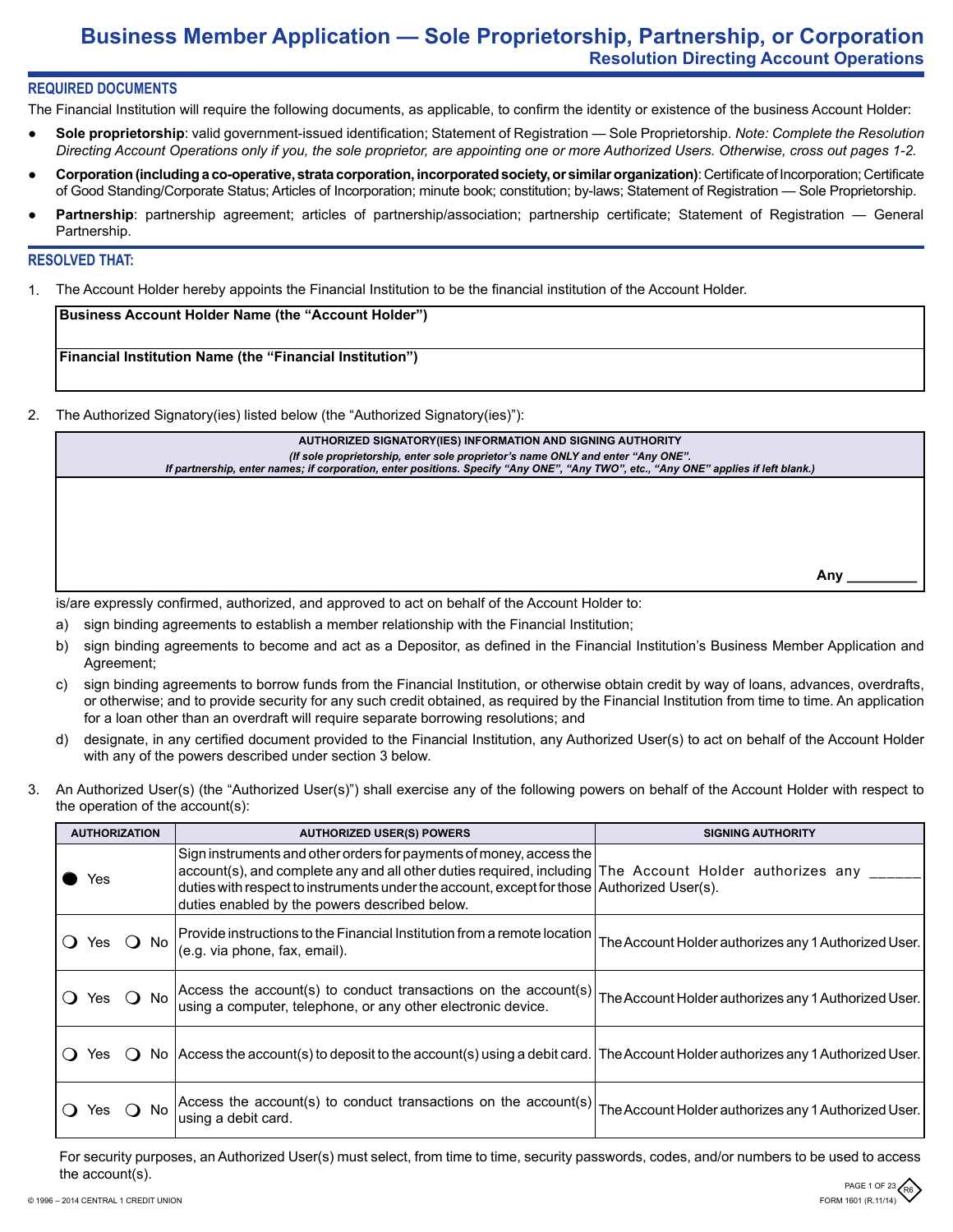# **RESOLVED THAT:**

- All documents, transactions, securities, or other negotiable instruments signed, made, drawn, accepted, or endorsed as described in this resolution shall be valid and binding upon the Account Holder.
- 5. This resolution will be delivered to the Financial Institution and remain in force until the Account Holder gives the Financial Institution written notice to the contrary and the Financial Institution acknowledges receiving such notice. All previous resolutions, if any, as to the Signing Officers of the Account Holder and their powers in respect of the account(s), are hereby repealed.
- 6. From time to time, the Account Holder will provide to the Financial Institution any documents requested in support of the Account Holder's identity or existence and, if applicable, corporate status. If the Account Holder is a corporation, the Account Holder agrees to notify the Financial Institution of any changes to its corporate records, as filed with the corporate registry.

From time to time, the Account Holder will provide documents containing the following information to the Financial Institution:

- a) a certified list of the name(s) of the person(s) authorized to enter into agreements and operate the account on behalf of the Account Holder (collectively, the "Signing Officers"), as set out in this resolution, together with specimens of the signatures of the Signing Officers;
- b) notification in writing of all changes to the list of Signing Officers and/or the resolution in effect at the time. Until so notified, the Financial Institution may assume that the persons set out in the list of Signing Officers and the resolution in effect continue to hold the signing authorities described;
- c) a certified list of facsimile signatures whether engraved, lithographed, printed, stamped, or otherwise mechanically reproduced or computer-generated — of the Account Holder's Signing Officers; (Note: If the Account Holder uses facsimile signatures as described, then the Financial Institution shall be entitled to treat and rely upon any such facsimile signature that is or appears to be authentic as an original and genuine signature of the Account Holder's Signing Officers.); and
- d) a certified list of the names and addresses of all persons who directly or indirectly own or control 25% or more of the Account Holder, as well as, if applicable, the names of all the directors of the Account Holder.
- 7. The Account Holder expressly confirms that it is duly constituted and validly existing as a partnership or corporation, as and if applicable.

### **CERTIFICATION**

#### **Signing Instructions:**

- **•** Sole proprietorship: The sole proprietor **must** sign.
- **•** Corporation: **2** signatures are recommended. An Authorized Signatory or the Account Holder's lawyer must be 1 signature. Another Authorized Signatory, the Account Holder's lawyer, or the corporate Secretary can be the other signature.
- **•** Partnership: **All** Authorized Signatories must sign.

Certified a true copy of a resolution duly passed and consented to in writing by all appropriate persons, as applicable to the business organization of the Account Holder, at a meeting\* of the Account Holder on \_\_\_\_\_\_\_\_\_\_\_\_\_\_\_\_\_\_\_\_\_\_\_\_\_\_\_\_\_\_\_\_\_\_\_\_\_\_\_\_\_\_\_\_ *(date)*.

| Dated at                    | , British Columbia, on |       | (date). |
|-----------------------------|------------------------|-------|---------|
| X                           |                        |       |         |
| <b>Authorized Signature</b> | Name                   | Title |         |
| X                           |                        |       |         |
| <b>Authorized Signature</b> | Name                   | Title |         |
| X                           |                        |       |         |
| <b>Authorized Signature</b> | Name                   | Title |         |
| X                           |                        |       |         |
| <b>Authorized Signature</b> | Name                   | Title |         |

*\* If the Account Holder is a corporation, the meeting is defined as a duly called and regularly held meeting of the board of directors, recorded in the corporate minute book.*

| ∙Account No.<br><b>Date Account Opened</b> | <b>FINANCIAL INSTITUTION USE ONLY</b> |  |
|--------------------------------------------|---------------------------------------|--|
|                                            |                                       |  |
|                                            |                                       |  |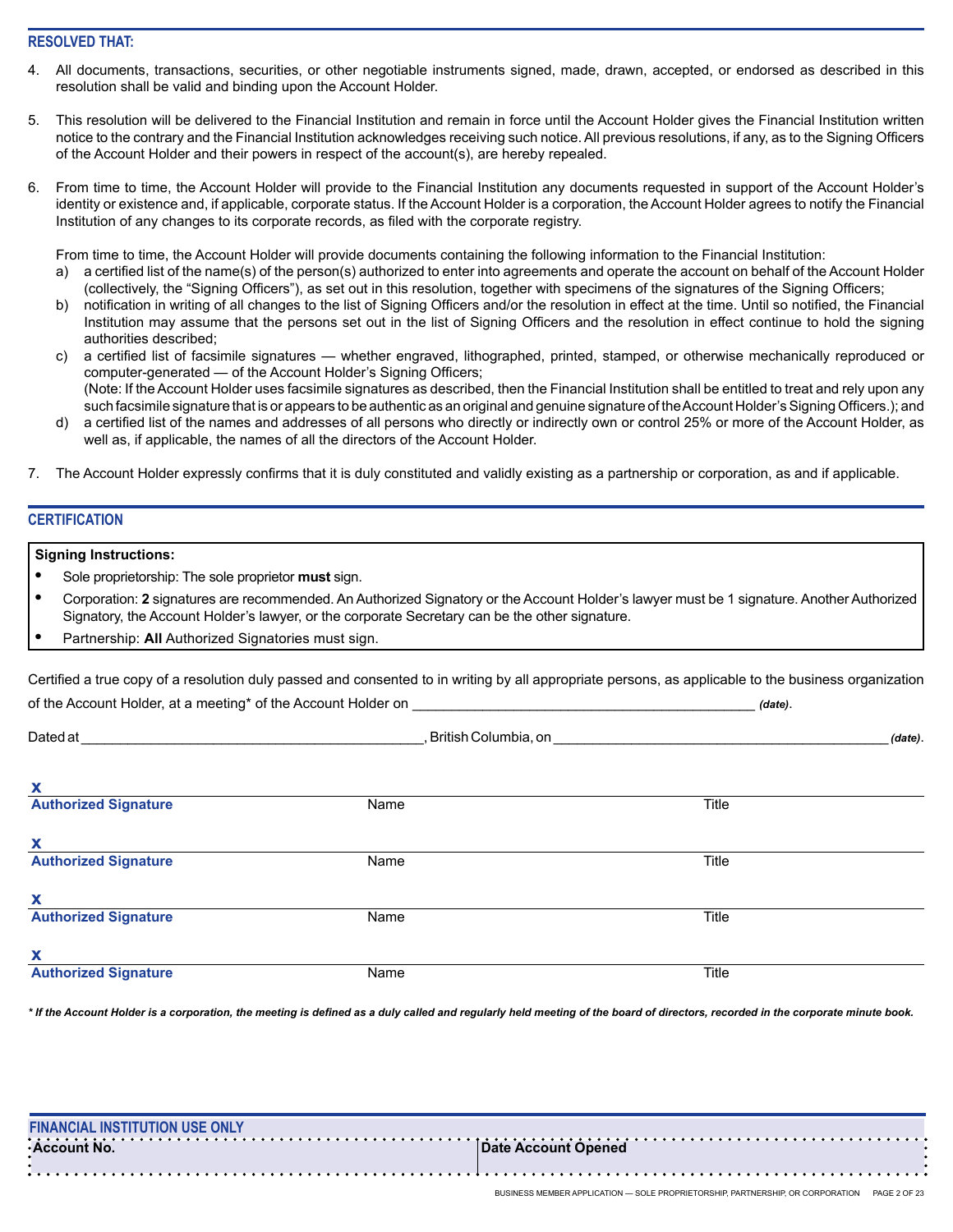# **Business Member Application — Sole Proprietorship, Partnership, or Corporation Certificate of Signing Officers**

# **INSTRUCTIONS**

#### **Sole Proprietorship**

Complete the Certificate of Signing Officers only if you want to appoint one or more Authorized Users and/or provide the Financial Institution with a certified copy of a Facsimile Signature, as defined in the Business Member Application and Agreement. Otherwise, cross out page 3.

### **GENERAL INFORMATION**

| <b>Financial Institution Name</b>                          | ⊺Account No. |
|------------------------------------------------------------|--------------|
|                                                            |              |
| <b>Business Account Holder Name (the "Account Holder")</b> |              |

### **SIGNING OFFICERS**

| <b>ACTION</b>                   | <b>NAME</b> | <b>POSITION</b> | <b>SIGNATURE</b><br><b>AUTHORITY</b>  |
|---------------------------------|-------------|-----------------|---------------------------------------|
| $\mathbf O$<br>Add              |             |                 | □<br>Authorized Signatory             |
| Delete<br>Ő                     |             |                 | Authorized User<br>X<br>⊔             |
| $\mathbf O$<br>Add              |             |                 | ❏<br>Authorized Signatory             |
| $\mathbf{\mathsf{O}}$<br>Delete |             |                 | $\Box$<br>Authorized User<br>X        |
| $\bigcirc$<br>Add               |             |                 | ⊔<br>Authorized Signatory             |
| $\mathbf{\mathsf{O}}$<br>Delete |             |                 | Authorized User<br>$\Box$<br>X        |
| $\bigcirc$<br>Add               |             |                 | Authorized Signatory<br>⊔             |
| Delete<br>O                     |             |                 | Authorized User<br>⊔<br>X             |
| $\bigcirc$<br>Add               |             |                 | ⊔<br>Authorized Signatory             |
| O<br>Delete                     |             |                 | Authorized User<br>⊔<br>X             |
| $\bigcirc$<br>Add               |             |                 | ❏<br>Authorized Signatory             |
| $\mathsf{O}$<br>Delete          |             |                 | Authorized User<br>$\Box$<br>X        |
| $\bigcirc$<br>Add               |             |                 | $\Box$<br>Authorized Signatory        |
| $\mathbf{\mathsf{O}}$<br>Delete |             |                 | $\Box$<br>Authorized User<br>X        |
| $\bigcirc$<br>Add               |             |                 | ❏<br>Authorized Signatory             |
| Delete<br>$\mathsf{O}$          |             |                 | Authorized User<br>X<br>⊔             |
| $\overline{O}$<br>Add           |             |                 | ❏<br>Authorized Signatory             |
| O<br>Delete                     |             |                 | Authorized User<br>ப<br>X             |
| $\bigcirc$<br>Add               |             |                 | ❏<br>Authorized Signatory             |
| Delete<br>$\mathsf{O}$          |             |                 | Authorized User<br>⊔<br>X             |
| $\mathbf{\mathsf{O}}$<br>Add    |             |                 | Authorized Signatory<br>⊔             |
| Delete<br>Ő                     |             |                 | $\mathcal{L}$<br>Authorized User<br>X |

# **CERTIFICATION**

#### **Signing Instructions:**

- **•** Sole proprietorship: The sole proprietor must sign.
- **•** Corporation or partnership: Must be signed in accordance with the Resolution.

**Sole proprietorship, corporation, or partnership:** I certify that the individual(s) named above is/are authorized to act on behalf of the Account Holder with the authority selected, as defined in the Resolution, and that a) the signature(s) is/are the original and genuine signature(s) of the individual(s) named; or b) the Facsimile Signature(s) provided above is/are the genuine Facsimile Signature(s) of the individual(s) named, as applicable.

| Dated at                                    | , British Columbia, on |       | (date). |
|---------------------------------------------|------------------------|-------|---------|
| $\boldsymbol{\mathsf{x}}$                   |                        |       |         |
| <b>Sole Proprietor/Authorized Signature</b> | Name                   | Title |         |
| $\boldsymbol{\mathsf{x}}$                   |                        |       |         |
| <b>Authorized Signature</b>                 | Name                   | Title |         |
| $\boldsymbol{\mathsf{x}}$                   |                        |       |         |
| <b>Authorized Signature</b>                 | Name                   | Title | ᄉ       |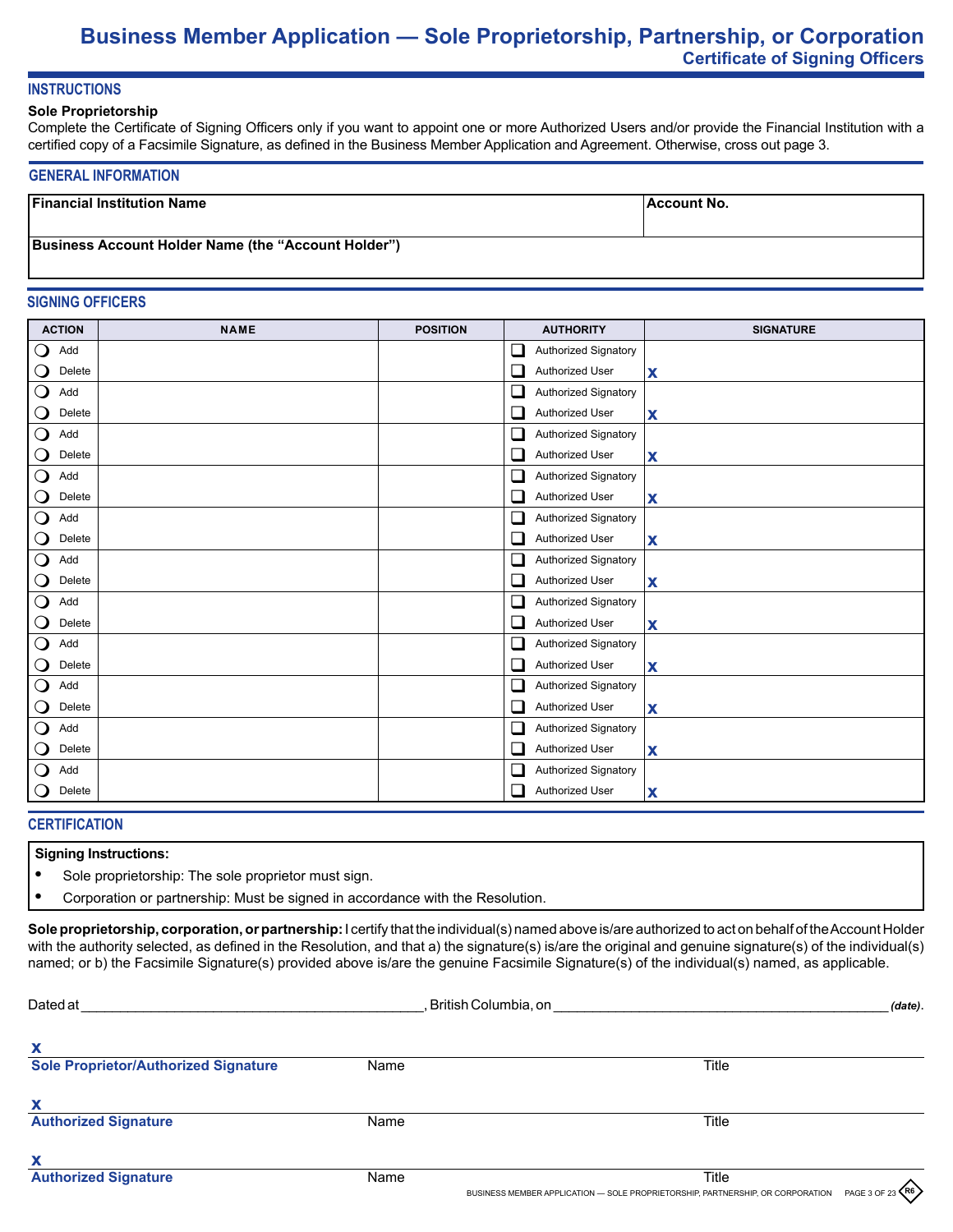# **Business Member Application — Sole Proprietorship, Partnership, or Corporation Beneficial Ownership Declaration**

# **INSTRUCTIONS**

### **Sole Proprietorship**

Do not complete the Beneficial Ownership Declaration; it is not applicable. Cross out page 4.

### **GENERAL INFORMATION**

# **Financial Institution Name and Address**

**Account No.**

### **Business Account Holder Name (the "Account Holder")**

**INFORMATION ON DIRECTORS** *(Only complete for a corporation, including a co-operative, strata corporation, incorporated society, or similar organization.)*

| <b>NAME</b> | <b>NAME</b> |
|-------------|-------------|
|             |             |
|             |             |
|             |             |
|             |             |
|             |             |
|             |             |
|             |             |
|             |             |
|             |             |
|             |             |
|             |             |
|             |             |

# **INFORMATION ON INDIVIDUALS WHO DIRECTLY OR INDIRECTLY OWN OR CONTROL 25% OR MORE OF THE ACCOUNT HOLDER**

| <b>NAME</b> | <b>ADDRESS</b> |
|-------------|----------------|
|             |                |
|             |                |
|             |                |
|             |                |
|             |                |
|             |                |
|             |                |
|             |                |

## **CERTIFICATION**

# **Signing Instructions:**

- **•** Corporation: **1** Authorized Signatory, the Account Holder's lawyer, or the Secretary must sign.
- **•** Partnership: **1** Authorized Signatory must sign.

If the Account Holder is a corporation, I certify that the individuals named above in Information on Directors comprise all of the directors of the Account Holder.

If an individual(s) is/are named above in Information on Individuals who Directly or Indirectly Own or Control 25% or More of the Account Holder, I certify that the individual(s) directly or indirectly own(s) or control(s) 25% or more of the Account Holder as of the date below. If no individual(s) is/ are named, I certify that no individual(s) directly or indirectly own(s) or control(s) 25% or more of the Account Holder as of the date below.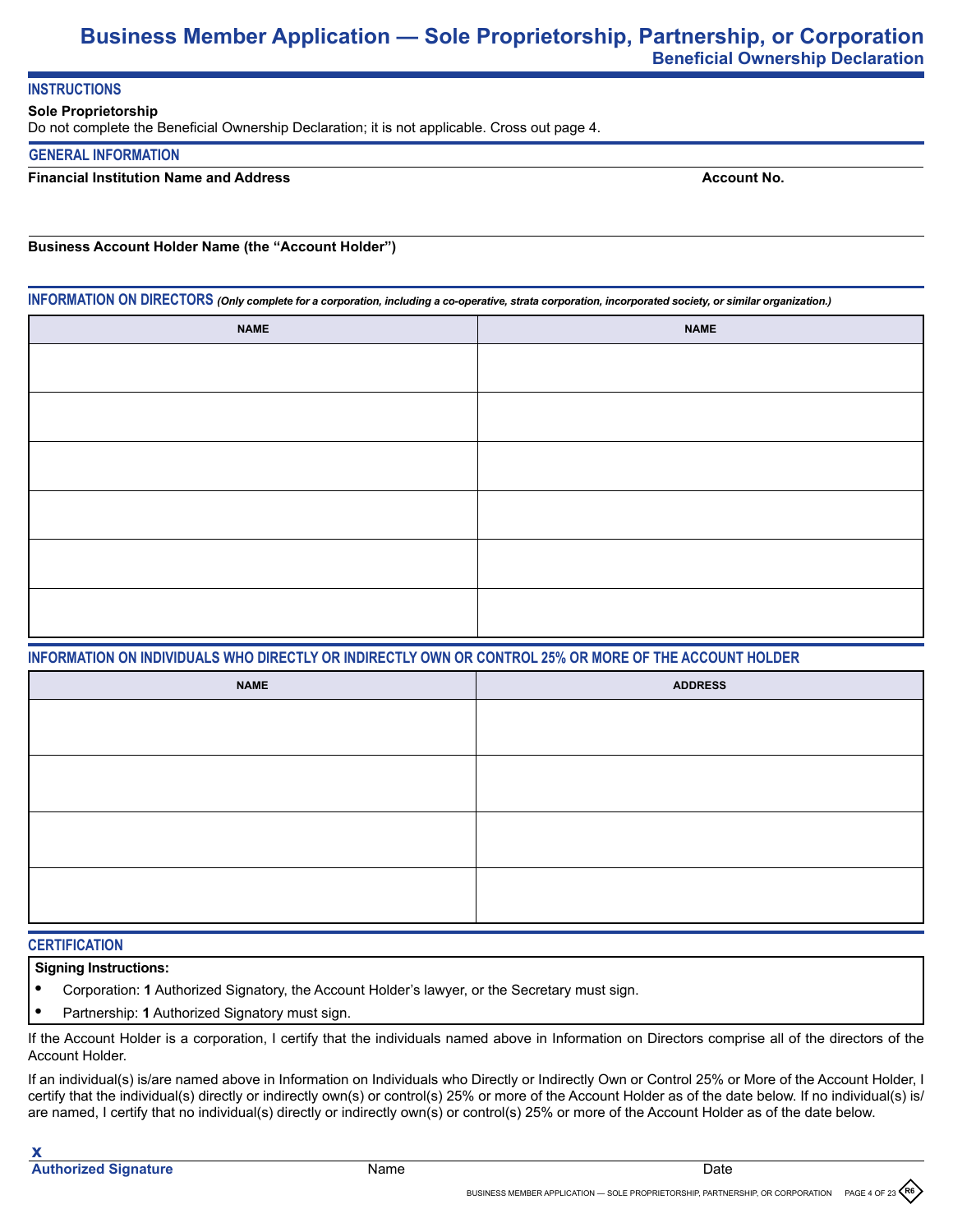# **Business Member Application — Sole Proprietorship, Partnership, or Corporation Application and Agreement**

# **GENERAL INFORMATION**

**Financial Institution Name and Address**

**Account No.**

(the "Financial Institution")

(the "Account")

### **MEMBERSHIP APPLICATION O Yes O No**

The Depositor hereby applies for membership in the Financial Institution and subscribes for the number of membership shares required under the Financial Institution's rules and/or bylaws.

### **APPLICANT INFORMATION** *(\*Fields marked with an asterisk are required.)*

| Applicant Name (the "Depositor")* |                     | <b>Membership No.</b><br><b>New</b>   |
|-----------------------------------|---------------------|---------------------------------------|
|                                   |                     | <b>SIN</b> (Sole Proprietor only)     |
| Mailing Address*                  |                     | <b>BN</b>                             |
|                                   |                     | Residency                             |
|                                   |                     | Date of Birth (Sole Proprietor only)* |
| <b>Business Address*</b>          |                     |                                       |
|                                   |                     | Phone*                                |
|                                   |                     | <b>Alternate Phone</b>                |
| Nature of Principal Business*     |                     | Fax                                   |
|                                   |                     |                                       |
| Trade Name (if any)               | Trade Name (if any) | Email                                 |
|                                   |                     |                                       |
|                                   |                     |                                       |
|                                   |                     |                                       |

# **DEPOSIT SERVICE APPLICATION**

The Depositor hereby applies for an Account and the following services in the Financial Institution:

|                          | Yes | No     | Deposit Only |                               | Yes | No |
|--------------------------|-----|--------|--------------|-------------------------------|-----|----|
| Member Card <sup>®</sup> |     | $\cup$ |              | Remote Instructions           |     |    |
| <b>Direct Services</b>   |     | Ő      |              | <b>Facsimile Signatures</b>   |     | J  |
| Paper Statements         |     | Ő      |              | <b>Night Deposit Services</b> |     | ◡  |
|                          |     |        |              | No. of Access Keys Issued     |     |    |

# **PURPOSE AND INTENDED NATURE OF THE BUSINESS RELATIONSHIP**

# **INTENDED USE OF THE ACCOUNT**

|                                                                                                    | Yes               | . No |
|----------------------------------------------------------------------------------------------------|-------------------|------|
| Is the Depositor a charity registered with the Canada Revenue Agency under the Income Tax Act?     | $\Omega$ $\Omega$ |      |
| If the Depositor is not a charity, does it solicit charitable financial donations from the public? | $\Omega$ $\Omega$ |      |

# **THIRD PARTY DECLARATION**

The Depositor hereby warrants and declares that all instructions and directions for use of the Account:

- $\bigcirc$  shall be provided only by the Depositor and other signing authorities on the Account.
- $\bigcirc$  may be provided by persons other than the Depositor and other signing authorities on the Account, in which case those persons are as described on the Third Party Statement, Form 1914, attached.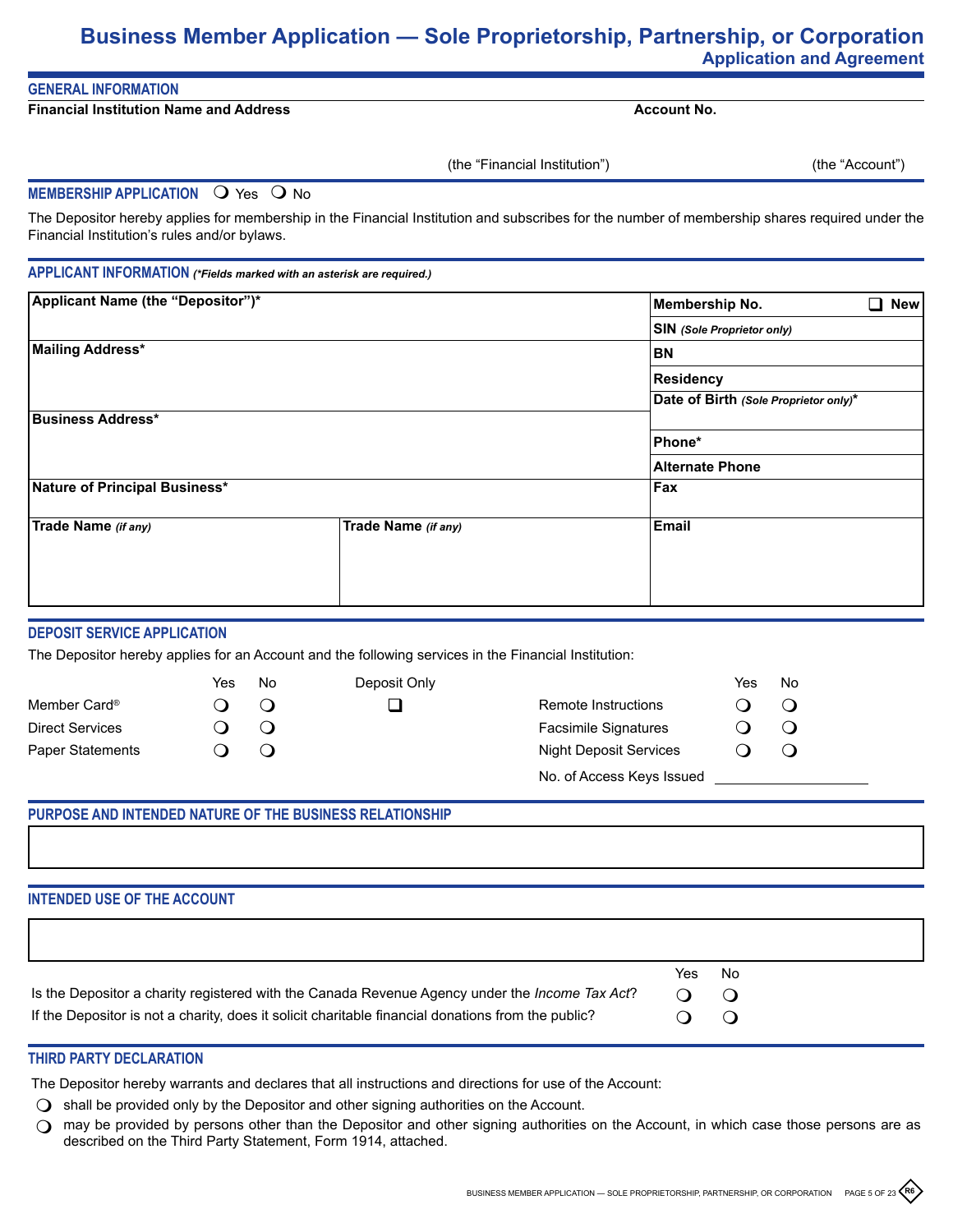# **INDIVIDUAL(S) AUTHORIZED TO RECEIVE ACCOUNT INFORMATION**  Does not apply

The Depositor authorizes the Financial Institution to release information about the Account to the individual(s) named below (the "Authorized Recipient"). The Depositor acknowledges and agrees that such release of information confers no signing authority on the Account to the Authorized Recipient, is for the sole benefit of the Depositor, and that the Financial Institution is not responsible for any loss or damage suffered or incurred by the Depositor by such release. This authorization will remain in effect until the Depositor gives the Financial Institution written notice to the contrary and the Financial Institution acknowledges receiving such notice.

| <b>NAME</b> | <b>POSITION</b> |
|-------------|-----------------|
|             |                 |
|             |                 |

#### **AGREEMENT** *(MUST BE SIGNED IN ACCORDANCE WITH THE RESOLUTION DIRECTING ACCOUNT OPERATIONS, IF APPLICABLE.)*

**x**

The Depositor agrees to be bound by the rules and/or bylaws of the Financial Institution, amendments to those rules and/or bylaws, and by the Business Member Application — Sole Proprietorship, Partnership, or Corporation — Account Agreement Terms and Conditions on pages 11–23 of this document. The undersigned acknowledge receiving a true copy of the Business Member Application — Sole Proprietorship, Partnership, or Corporation — Account Agreement Terms and Conditions.

The undersigned hereby declare that the information provided in this Business Member Application is true and accurate in every respect as of the date of completion. If any information provided in this Business Member Application or in any related document is later determined, at the discretion of the Financial Institution, to be false, incorrect, or misleading in any respect on the date of completion, the undersigned acknowledge and agree that the Financial Institution may, in its sole discretion, in accordance with article 9.2, Termination, of the Business Member Application — Sole Proprietorship, Partnership, or Corporation — Account Agreement Terms and Conditions, restrict, suspend, or terminate the Depositor's account privileges on not less than 1 business day's prior written notice.

| <b>Authorized Signature</b>           | Name | Title        | Date |  |
|---------------------------------------|------|--------------|------|--|
|                                       |      |              |      |  |
| X                                     |      |              |      |  |
| <b>Witness Signature</b>              | Name | Title        | Date |  |
| $\mathbf{x}$                          |      |              |      |  |
| <b>Authorized Signature</b>           | Name | <b>Title</b> | Date |  |
|                                       |      |              |      |  |
| X                                     |      |              |      |  |
| <b>Witness Signature</b>              | Name | <b>Title</b> | Date |  |
| X                                     |      |              |      |  |
| <b>Authorized Signature</b>           | Name | <b>Title</b> | Date |  |
|                                       |      |              |      |  |
| X                                     |      |              |      |  |
| <b>Witness Signature</b>              | Name | Title        | Date |  |
| <b>FINANCIAL INSTITUTION APPROVAL</b> |      |              |      |  |
|                                       |      |              |      |  |
| X                                     |      |              |      |  |
| <b>Authorized Signature</b>           | Name | Title        | Date |  |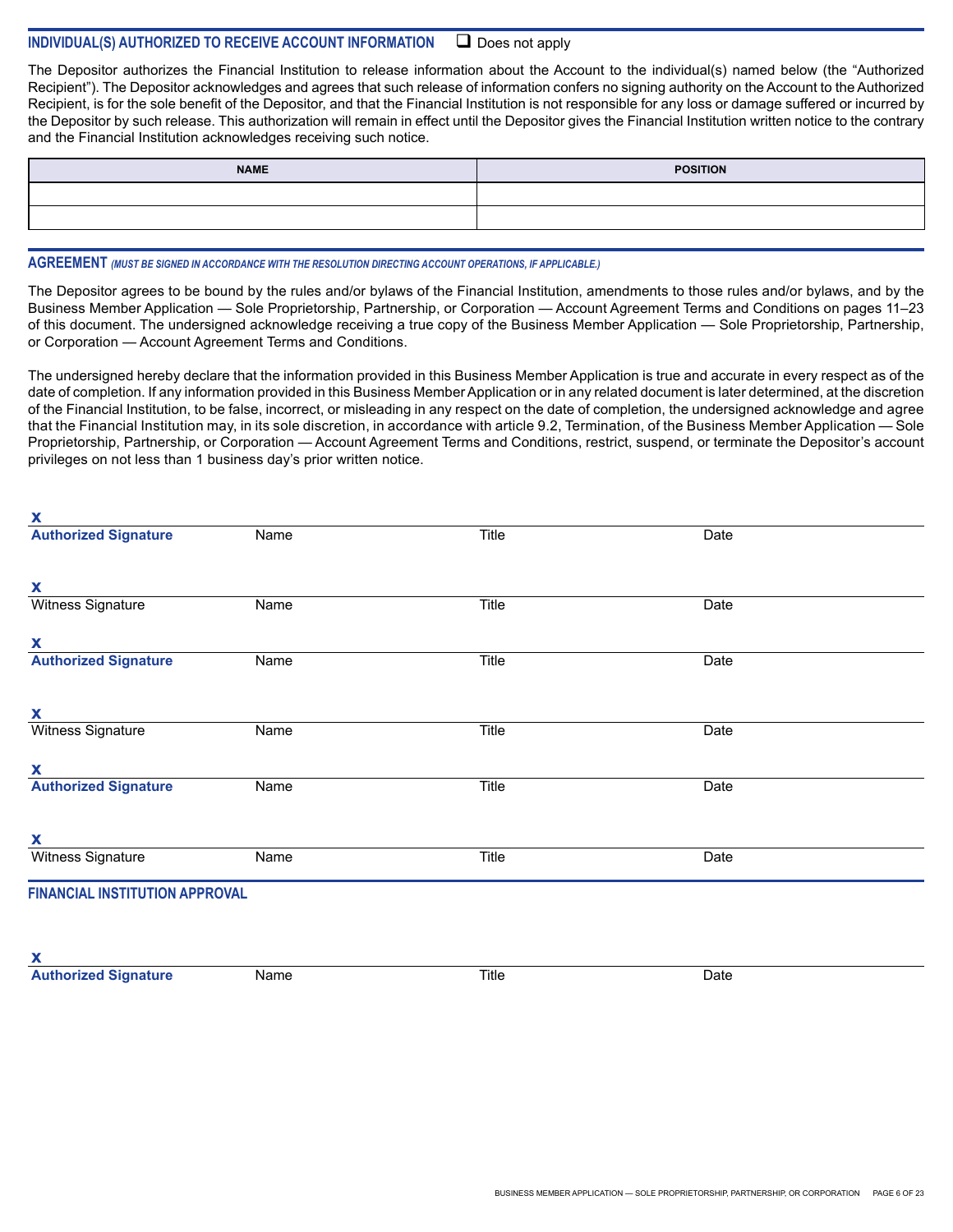# **INSTRUCTIONS**

### **Sole Proprietor or Signing Officer that is an Authorized Signatory**

Attend at the Financial Institution branch to complete the Consent.

# **Signing Officer that is only an Authorized User**

Do not complete this Consent. Complete the Consent — Authorized User instead.

# **Depositor has more than 3 Signing Officers**

If there are more than 3 signing officers, (that is, any combination of Authorized Signatories and Authorized Users) at least 3 signing officers must each complete a separate Consent. The signing officers are not required to attend at the Financial Institution branch at the same time; however, the Depositor cannot transact on the Account until the information is collected from at least 3 signing officers.

### **FINANCIAL INSTITUTION INFORMATION**

| <b>Financial Institution Name (the "Financial Institution") and Address</b> |         | Account No. (the "Account") |
|-----------------------------------------------------------------------------|---------|-----------------------------|
|                                                                             |         | Phone                       |
| <b>IEmail</b>                                                               | Website | ⊦Fax                        |

### **PERSONAL INFORMATION AND IDENTIFICATION** *(\*Fields marked with an asterisk are required.)*

|                    | $\Box$ N/A $\vert$ sin |
|--------------------|------------------------|
| Citizenship        | Date of Birth*         |
| <b>Primary ID*</b> | Secondary ID           |
| Home Phone*        | Work Phone*            |
| Email              |                        |
|                    |                        |

I can withdraw any consent I give below for the collection, use, and disclosure of my personal information at any time by contacting the Financial Institution, using the information above. I may be asked to provide a request in writing.

**If I withdraw my consent, the Financial Institution may no longer be able to provide me or the third party for whom I am acting with a product(s) and/or service(s).**

### **ADMINISTRATION, FULL PERSONAL CREDIT REPORT, AND MARKETING CONSENTS**

#### **Social Insurance Number (the "SIN") for Administration Purposes Consent**

- $\bigcirc$  I consent to the Financial Institution and its agents and representatives collecting, using, and disclosing my SIN to administer the Account; to keep my records with the Financial Institution separate from other individuals with the same name; and to identify me, including for credit report purposes, if I have consented to a Full Personal Credit Report below.
- $\bigcirc$  I do not consent to the above collection, use, and/or disclosure of my personal information. My refusal to consent may cause a delay in the provision of products or services that I request. My consent is not required where the Financial Institution collects, uses, and discloses my SIN for the purposes of, and in keeping with, legislative requirements, including tax reporting requirements. The Financial Institution will inform me if additional consent is required in relation to the provision of future products or services.

#### **Full Personal Credit Report Consent**

 $\bigcirc$  To enable the Financial Institution to assess the risk of providing provisional credit, such as a reduced deposit hold period, to me or the third party for whom I am acting, I consent to the Financial Institution obtaining my full personal credit report from credit reporting agencies and providing information about my credit history and other personal information to other financial institutions and credit reporting agencies to update my credit information and maintain the integrity of the credit reporting system. I consent to the Financial Institution obtaining my full personal credit reports, from time to time, for the same risk assessment, updating, and maintenance purposes.

Absent this consent, I understand the Financial Institution will be permitted to use other credit reporting agency products to verify my identity and for the other purposes set out below in the Personal Information Consent section.

 $\bigcirc$  I do not consent to the above collection, use, and/or disclosure of my personal information. My refusal to consent may mean the Financial Institution is unable to provide me or the third party for whom I am acting with the products or services that involve provisional credit, such as a reduced deposit hold period. The Financial Institution will inform me if additional consent is required in relation to the provision of future products or services.

**R6**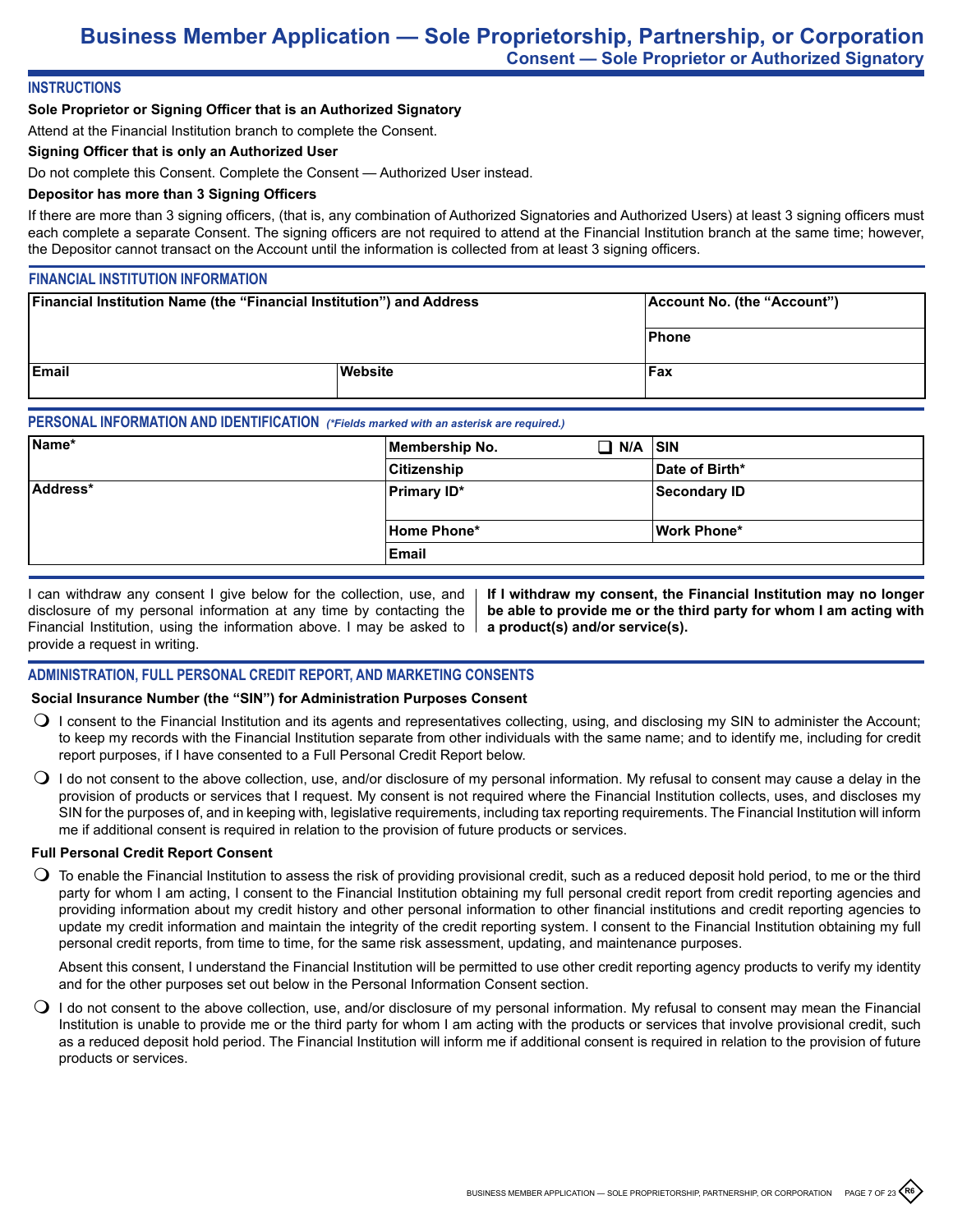# **Marketing Consent ADMINISTRATION, FULL PERSONAL CREDIT REPORT, AND MARKETING CONSENTS (CONTINUED)**

- $\Omega$  I consent to the Financial Institution and its agents and representatives
	- using my personal information, from time to time, to better understand my needs and determine the suitability of products and services for me or the third party for whom I am acting, to determine my eligibility for these products and services, to develop and enhance products and services, and to ensure high service standards;
	- b) using my personal information, from time to time, for marketing purposes, such as providing me with information by mail or in person about the Financial Institution, including its products, services, and/or community activities that may be of interest to me or the third party for whom I am acting;
	- c) disclosing my personal information, from time to time, to market research firms for the purposes of analysis and/or conducting surveys; and
	- d) disclosing my personal information, from time to time, to Financial Institution affiliates and other carefully selected organizations, such as third-party service providers, for marketing purposes such as providing me with information by mail or in person about products, services, and/or community activities that may be of interest to me or the third party for whom I am acting.
	- $\Box$  I consent to the Financial Institution also providing me or the third party for whom I am acting with the marketing information contemplated above by Commercial Electronic Message (meaning a message sent by any means of telecommunications, including email, voice, sound, text, or image).
- $\bigcirc$  I do not consent to the above use and/or disclosure of my personal information.

# **PERSONAL INFORMATION CONSENT**

I consent to the Financial Institution and its agents and representatives collecting, using, and disclosing my personal information as follows:

- a) to obtain, verify, and maintain records of my identity, employment, residence, credit (excluding the Full Personal Credit Report described above), and other personal information about me, in accordance with the Financial Institution's requirements to manage its risk arising from its operations or as otherwise required by law, including money laundering laws and regulations;
- b) to enable the Financial Institution to adequately assess, from time to time, the risks associated with
	- i) opening and operating the Account, including any future Accounts,
	- ii) any present or future application for credit,
	- iii) providing financial products or services requested by me or the third party for whom I am acting, or
	- iv) the continued provision of credit or financial products or services to me or others for which I am financially responsible, all of which may result in the granting of credit, or granting of interim provisional credit to me, or the third party for whom I am acting, which makes my personal information, including credit information, relevant to the Financial Institution's assessment of risk;
- c) to facilitate the collection of debts owing by me, or for which I am financially responsible, to the Financial Institution;
- d) to obtain records (excluding the Full Personal Credit Report described above) containing credit and other personal information about me from any person or source, from time to time, including other financial institutions or credit reporting agencies, for any of the purposes listed herein, or any purposes as otherwise may be reasonably necessary to provide financial products or services I have requested from the Financial Institution for myself or for the third party for whom I am acting, or as otherwise may be permitted or required by law;
- e) to protect me, the third party for whom I am acting, or the Financial Institution from error and fraud, such as identity theft; and
- f) to process this application, to provide and administer the Account and related products and services for me or the third party for whom I am acting, and/or to ensure my records are kept separate from others with the same name.

I also consent to the Financial Institution and its agents and representatives disclosing my personal information to the following:

- a) suppliers of products and services to me, the third party for whom I am acting, or the Financial Institution, including data service providers, cheque printers, and card manufacturers located in other countries, affiliates of the Financial Institution, provincial or national central credit unions, or trade associations in connection with providing and administering the Account and related products and services for me or the third party for whom I am acting; and
- b) participants in the payment and clearing systems in connection with providing and administering the Account and related products and services for me or the third party for whom I am acting and to other financial institutions that I request pay cheques drawn on the Financial Institution.

I understand that if my personal information is disclosed to service providers located in other countries, my personal information may be accessible by law enforcement and national security agencies in that country.

I also consent to the Financial Institution communicating with me or the third party for whom I am acting by Commercial Electronic Message (meaning a message sent by any means of telecommunication, including email, voice, sound, text, or image) for any purposes related to the uses listed in this Personal Information Consent. This consent does not include Commercial Electronic Messages for the purposes of marketing. My consent is not required where the Financial Institution communicates with me or the third party for whom I am acting by Commercial Electronic Message for the purposes of, and in keeping with, legislative requirements.

If there is more than one signing officer, I consent to the Financial Institution disclosing information about the Account as instructed by any one of the signing officers.

**Additional information about the Financial Institution's privacy policy can be obtained by contacting a Financial Institution representative.**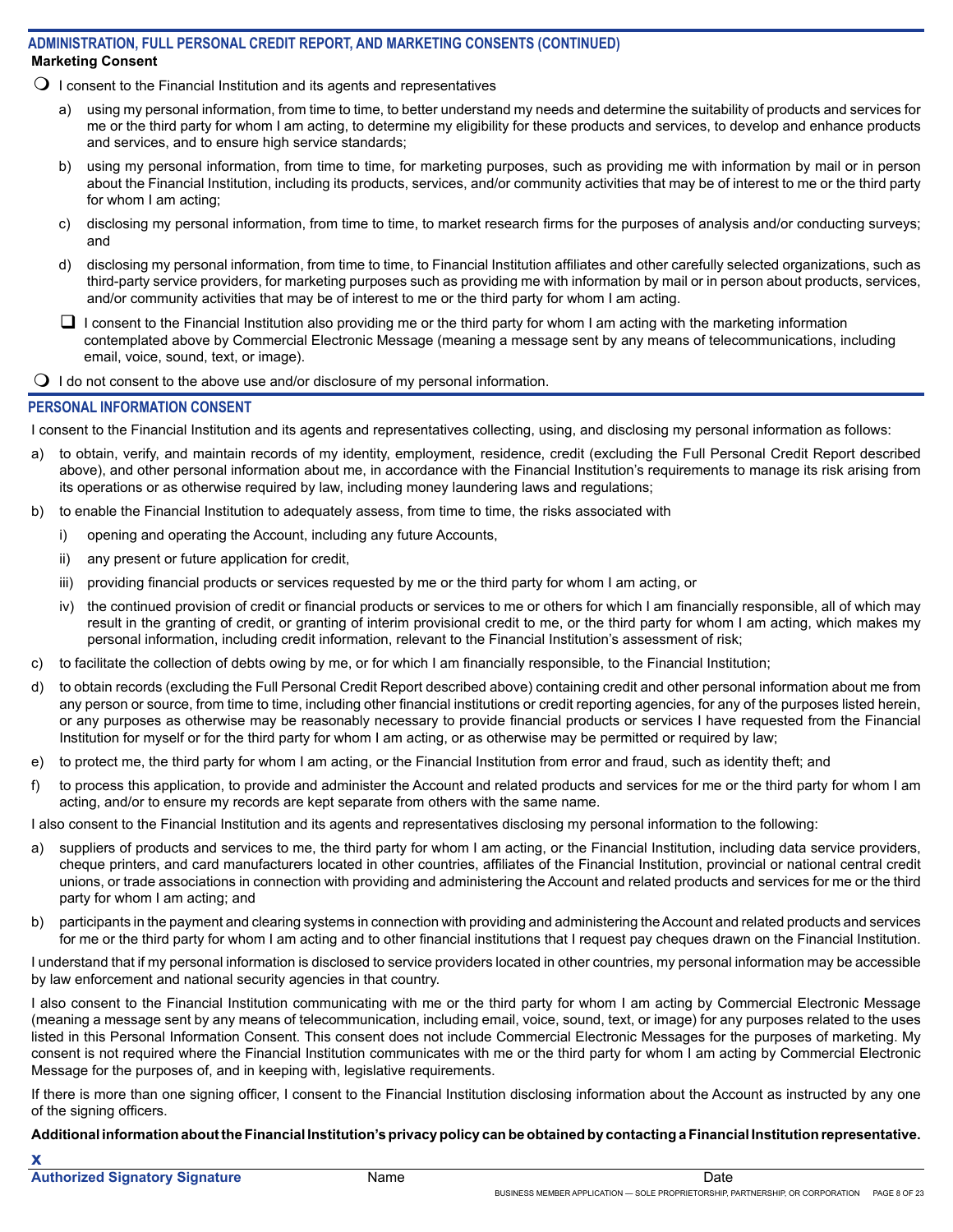# **INSTRUCTIONS**

# **Sole Proprietor or Signing Officer that is an Authorized Signatory**

Do not complete this Consent. Complete the Consent — Sole Proprietor or Authorized Signatory instead.

### **Signing Officer that is only an Authorized User**

Attend at the Financial Institution branch to complete the Consent.

# **Depositor has more than 3 Signing Officers**

If there are more than 3 signing officers, (that is, any combination of Authorized Signatories and Authorized Users) at least 3 signing officers must each complete a separate Consent. The signing officers are not required to attend at the Financial Institution branch at the same time; however, the Depositor cannot transact on the Account until the information is collected from at least 3 signing officers.

# **FINANCIAL INSTITUTION INFORMATION**

| Financial Institution Name (the "Financial Institution") and Address |         | Account No. (the "Account") |
|----------------------------------------------------------------------|---------|-----------------------------|
|                                                                      |         | Phone                       |
| Email                                                                | Website | Fax                         |

# **PERSONAL INFORMATION AND IDENTIFICATION** *(\*Fields marked with an asterisk are required.)*

| Name*    | Citizenship        | Date of Birth* |
|----------|--------------------|----------------|
|          | <b>Primary ID*</b> | Secondary ID   |
|          |                    |                |
| Address* | Home Phone*        | Work Phone*    |
|          | ∣Email             |                |

| I can withdraw any consent I give below for the collection, use, and  |
|-----------------------------------------------------------------------|
| disclosure of my personal information at any time by contacting the   |
| Financial Institution, using the information above. I may be asked to |
| provide a request in writing.                                         |

**If I withdraw my consent, the Financial Institution may no longer be able to provide me or the third party for whom I am acting with a product(s) and/or service(s).**

### **PERSONAL INFORMATION CONSENT**

I consent to the Financial Institution and its agents and representatives collecting, using, and disclosing my personal information as follows:

- a) to obtain, verify, and maintain records of my identity, employment, residence, credit (excluding a full personal credit report), and other personal information about me, in accordance with the Financial Institution's requirements to manage its risk arising from its operations or as otherwise required by law, including money laundering laws and regulations;
- b) to enable the Financial Institution to adequately assess, from time to time, the risks associated with
	- i) opening and operating the Account, including any future Accounts,
	- ii) any present or future application for credit,
	- iii) providing financial products or services requested by me or the third party for whom I am acting, or
	- iv) the continued provision of credit or financial products or services to me or the third party for whom I am acting, all of which may result in the granting of credit, or granting of interim provisional credit to me or the third party for whom I am acting, which makes my personal information, including credit information, relevant to the Financial Institution's assessment of risk;
- c) to facilitate the collection of debts owing by me or the third party for whom I am acting to the Financial Institution;
- d) to obtain records (excluding a full personal credit report) containing credit and other personal information about me from any person or source, from time to time, including other financial institutions or credit reporting agencies, for any of the purposes listed herein, or any purposes as otherwise may be reasonably necessary to provide financial products or services I have requested from the Financial Institution for myself or for the third party for whom I am acting, or as otherwise may be permitted or required by law;
- e) to protect me, the third party for whom I am acting, or the Financial Institution from error and fraud such as identity theft; and
- f) to provide and administer the Account and other related products and services for me or the third party for whom I am acting and to ensure my records are kept separate from others with the same name.

**R6**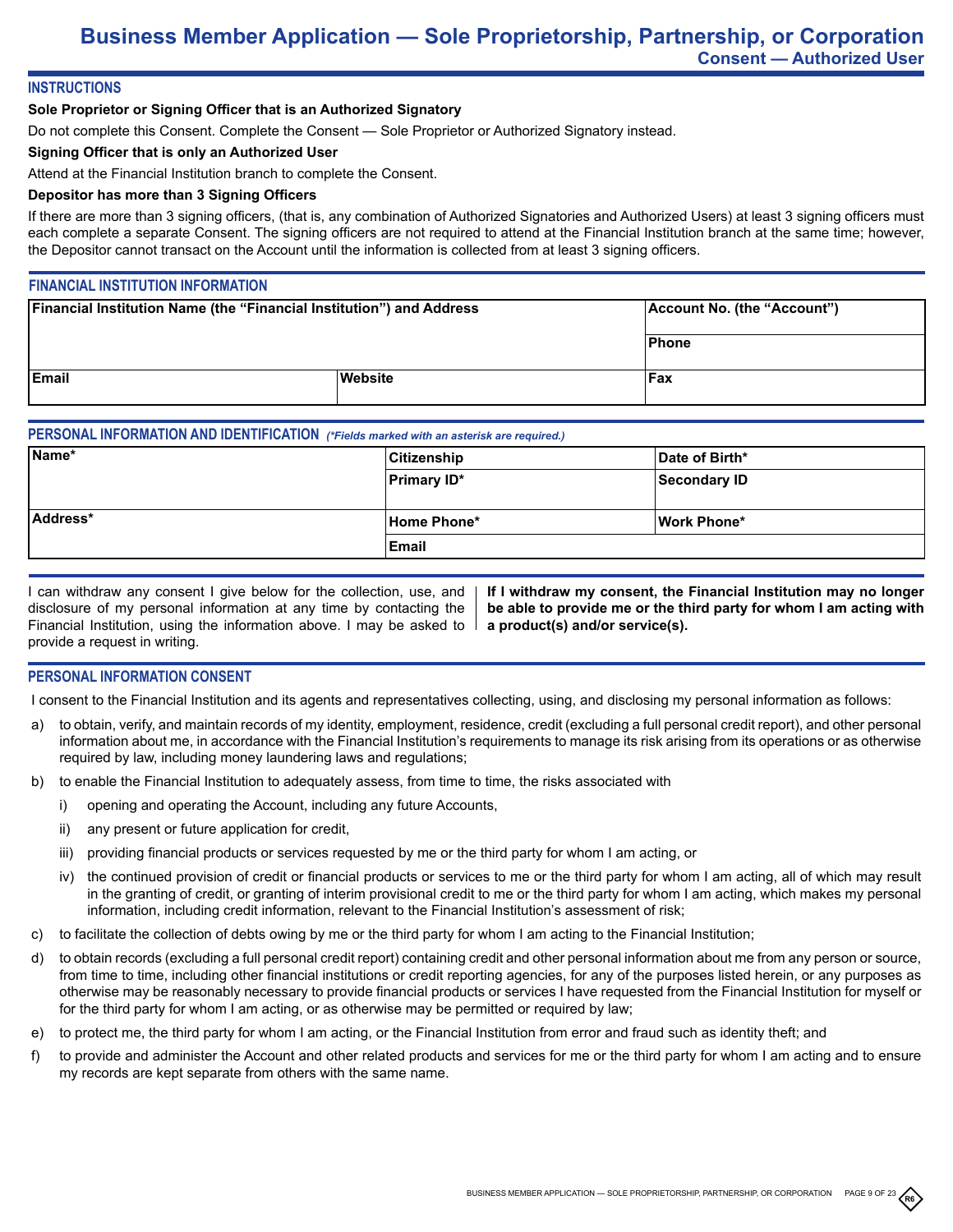## **PERSONAL INFORMATION CONSENT (CONTINUED)**

I also consent to the Financial Institution and its agents and representatives disclosing my personal information to the following:

- a) suppliers of products and services to me, the third party for whom I am acting, or the Financial Institution, including data service providers, cheque printers, and card manufacturers located in other countries, affiliates of the Financial Institution, provincial or national central credit unions, or trade associations in connection with providing and administering the Account and related products and services for me or the third party for whom I am acting; and
- b) participants in the payment and clearing systems in connection with providing and administering the Account and related products and services for me or the third party for whom I am acting and to other financial institutions that I request pay cheques drawn on the Financial Institution.

I understand that if my personal information is disclosed to service providers located in other countries, my personal information may be accessible by law enforcement and national security agencies in that country.

I also consent to the Financial Institution communicating with me or the third party for whom I am acting by Commercial Electronic Message (meaning a message sent by any means of telecommunication, including email, voice, sound, text, or image) for any purposes related to the uses listed in this Personal Information Consent. This consent does not include Commercial Electronic Messages for the purposes of marketing. My consent is not required where the Financial Institution communicates with me or the third party for whom I am acting by Commercial Electronic Message for the purposes of, and in keeping with, legislative requirements.

If there is more than one signing officer, I consent to the Financial Institution disclosing information about the Account, excluding personal information, as instructed by any one of the signing officers.

#### **Additional information about the Financial Institution's privacy policy can be obtained by contacting a Financial Institution representative.**

**x Authorized User Signature** Name Name **Name Date** Date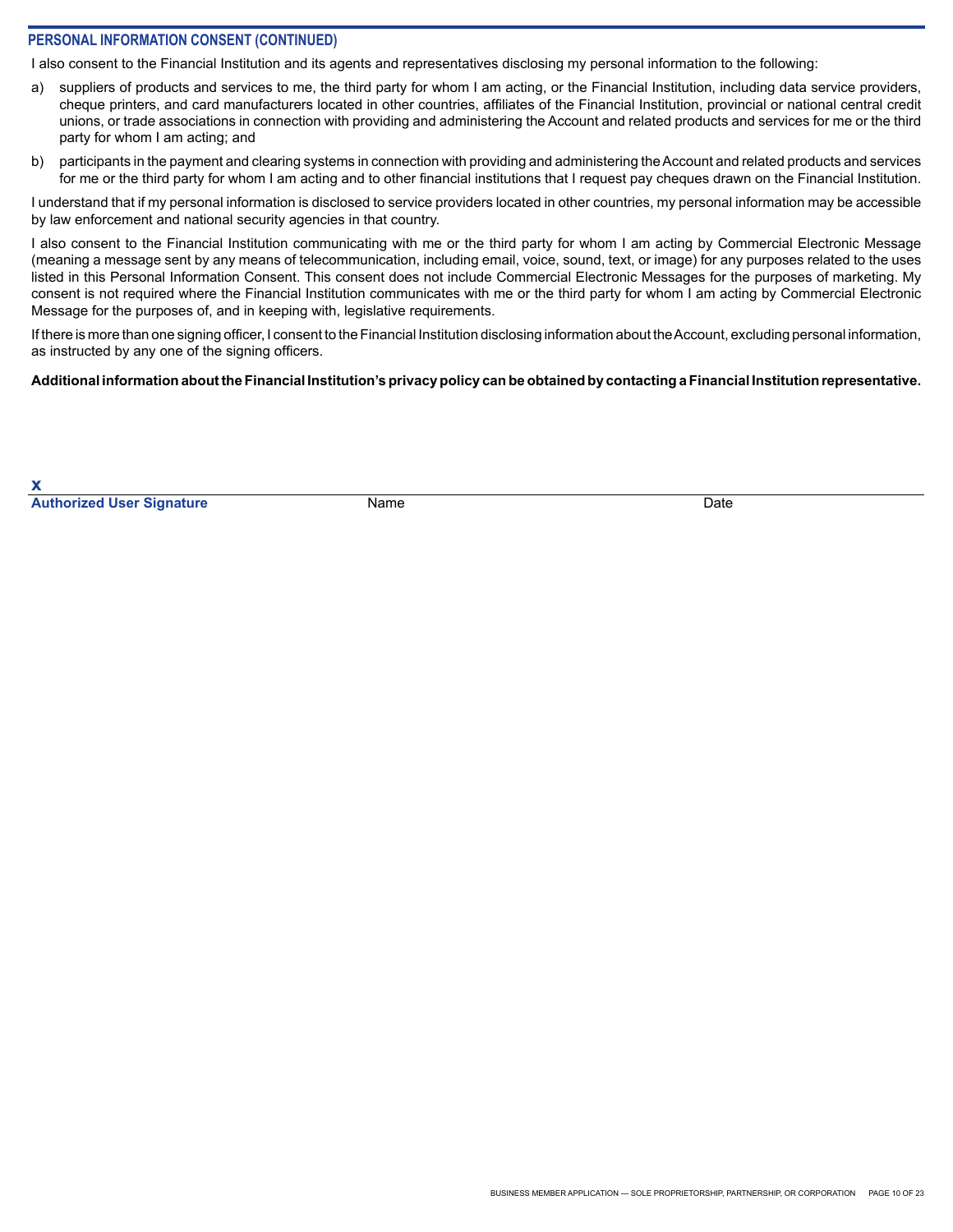#### **ACCOUNT AGREEMENT TERMS AND CONDITIONS**

This agreement (the "Agreement") outlines the terms and conditions governing the Depositor's use of the Account (defined below). The Financial Institution does not offer the Account other than in accordance with these terms and conditions. By requesting and using the Account, the Depositor acknowledges its acceptance of these terms and conditions.

In consideration of the Financial Institution agreeing to operate the Account, the Depositor agrees as follows:

#### **1. DEFINITIONS**

**1.1 INTERPRETATION** – Any defined term used in this Agreement, defined in the singular, is deemed to include the plural and vice versa.

**"Access Terminal"** means any device used to access any of the Depositor's Accounts, including without limitation an ATM, a computer, a portable hand-held device, or a telephone including any form of mobile telephone.

**"Account"** means any of the Depositor's business accounts or subaccounts (if applicable) that the Depositor may have now or in the future at the Financial Institution.

**"Account Documentation"** means all documents, including the application and all agreements, between the Depositor and the Financial Institution that govern the operation of the Account.

**"ATM"** means an automated teller machine.

**"Authorized Signatory"** means the Depositor and any person authorized by the Depositor to exercise any or all of the following powers (either alone or with another person or persons) on behalf of the Depositor: sign binding agreements to designate any Authorized User(s), establish a member relationship with, become and act as the Depositor with, and borrow funds from, the Financial Institution, and for whom notice of any or all such authorization(s) has/have been given to the Financial Institution.

**"Authorized User"** means the Depositor and any person authorized by the Depositor to exercise any or all of the following powers (either alone or with another person or persons) on behalf of the Depositor: sign Instruments, access the Account using Member Card® Services or otherwise, provide instructions, including Remote Instructions, to the Financial Institution, and complete any and all other duties required with respect to the Account, and for whom notice of any or all such authorization(s) has/have been given to the Financial Institution.

**"Biller"** means a person who uses the EDP Services to deliver bills and invoices to their customers electronically.

**"Central 1"** means Central 1 Credit Union.

**"Certified Facsimile Signature"** means a Facsimile Signature of the Depositor, Authorized User, and/or Authorized Signatory, as applicable, of which a certified copy has been given to the Financial Institution.

**"Contaminant"** means a computer virus, worm, lock, mole, time bomb, Trojan horse, rootkit, spyware, keystroke logger, or any other malicious code or instruction which may modify, delete, damage, disable, or disrupt the operation of any computer software or hardware.

**"Debit Card"** means a card, including a Smart Card, issued by the Financial Institution that allows the holder of the card to deposit cash and/or Instruments or withdraw cash from the Account through an ATM, authorize Transactions on the Account through an ATM, and that operates like an Instrument to purchase goods and services from **merchants** 

**"Depositor"** means the customer or member of the Financial Institution who holds the Account with the Financial Institution.

**"Direct Services"** means the services offered by the Financial Institution from time to time that let the Authorized User access the Account using an Access Terminal. However, Direct Services do not include card services such as Debit Cards or Smart Cards, including those provided by a Third Party.

**"EDP Services"** means an electronic mail service provided by EPO Inc. (doing business as epost™) that facilitates the delivery of bills and invoices from Billers to their customers using Direct Services.

**"Eligible Bill"** means a bill that is of a class specified by a by-law, a Rule, or a standard made under the *Canadian Payments Act*, and defined therein as an 'eligible bill'. For greater certainty, under this Agreement, an Eligible Bill supporting an Official Image, must be a paper-based Instrument, complete and regular on its face, immediately payable to the Depositor as payee, and be either a cheque, bank draft, or credit union official cheque, denominated in Canadian Dollars or US Dollars and drawn on a financial institution domiciled in Canada or the United States, as and if applicable. For the purposes of this Agreement, third party Instruments that were either delivered to the Depositor with the payee in blank or endorsed over to the Depositor and post-dated Instruments shall not qualify as Eligible Bills. Further, any Instrument that has been in any way transferred to the Depositor from anyone other than the drawer, endorsed over to the Depositor, or altered after being drawn shall not qualify as an Eligible Bill.

**"EMT Answer"** means the word or phrase created by the sender of a money transfer and used by the recipient to claim or decline the money transfer using EMT Services.

**"EMT Contact Information"** means the electronic contact information, including without limitation an email address or telephone number, used in sending and receiving of a money transfer using EMT Services.

**"EMT Notice"** means the electronic notice sent to the recipient of a money transfer, when such money transfer is sent using EMT Services. The EMT Notice may be read by using an Access Terminal.

**"EMT Services"** means the money transfer service provided by Acxsys Corporation that facilitates the sending and receiving of money transfers (using including without limitation email or telephone) through Direct Services to and from Participating Financial Institutions, and/or the Acxsys Corporation payment service.

**"External Account"** means an account held at another Canadian financial institution; an Investment Industry Regulatory Organization of Canada registrant; a card issuer; or an entity eligible for membership with the Canadian Payments Association, being an account in the Depositor's or Authorized User's name or on which the Depositor or Authorized User has the authority to independently authorize Transactions.

**"Facsimile Signature"** means a signature engraved, lithographed, printed, stamped, or otherwise mechanically reproduced or computer-generated on an Instrument.

**"Financial Institution"** means the financial institution, named in the Account Documentation, where the Depositor holds the Account.

**"Instrument"** means a cheque, promissory note, bill of exchange, order for payment, securities, cash, coupon, note, clearing item, credit card slip for processing, other negotiable instrument, or item of deposit or withdrawal of a similar nature and its electronic equivalent, including electronic debit instructions.

**"Member Card® Services"** means the services offered by the Financial Institution from time to time allowing the Authorized User with a Member Card® Debit Card and a PIN to access the Account by electronic means.

**"Night Deposit Service"** means the service that allows the Authorized User to make deposits or leave items for safekeeping after regular business hours.

**"Notice Contact Information"** means the contact information, including, without limitation, postal address, email address, fax number, or telephone number, provided by the Depositor to, and accepted by, the Financial Institution, through which the Financial Institution gives written notice to the Depositor in accordance with this Agreement.

**"Notification"** means a written notification generated by or on behalf of the Financial Institution that provides, to the Depositor, notice of a pending or completed Transaction or a summary of the balance of the Account, including notifications issued by email or SMS text messages to any of the Depositor's Notice Contact Information.

**"Official Image"** means an electronic image of an Eligible Bill, either created in accordance with the provisions of this Agreement or that otherwise complies with the requirements to permit negotiation and clearing of that Eligible Bill in accordance with the by-laws, standards, or Rules of the Canadian Payments Association.

**"Online Payment Service"** means the online payment service provided by Acxsys Corporation (doing business as INTERAC Online) that facilitates the sending and receiving of money through Direct Services and Acxsys Corporation to Participating Financial Institutions for the purchase of goods and services from Participating **Merchants** 

**"Overdraft Rate"** means the per annum rate of interest, regardless of compounding frequency, designated by the Financial Institution as its "Overdraft Rate" from time to time.

**"PAC"** means the personal access code or word used with Direct Services to access an Account.

**"PAD"** means a Preauthorized Debit.

**"Participating Financial Institution"** means a financial institution participating in EMT Services and/or Online Payment Services, as the case may be.

**"Participating Merchant"** means a merchant that offers the Online Payment Service as an online payment option on the merchant's website.

**"PFM Service"** means the financial management service provided by a Third Party PFM Service provider, Yodlee, Inc., which may be accessed through Direct Services, that allows the Depositor or Authorized Users to consolidate management of the Account with management of External Accounts or other financial information, assets, and liabilities outside the Financial Institution, linked to Direct Services through the PFM Service provider or input by an Authorized User, and such other financial management services as may be offered from time to time by the PFM Service provider or the Financial Institution.

**"PIN"** means the personal identification number used with the Debit Card to access the Account.

**"PIW"** means the personal identification word used in connection with Remote **Instructions** 

**"Point-of-Sale Transaction"** means the use of the Debit Card and the PIN as may be permitted from time to time by the Financial Institution for

- a) the transfer of funds from the Account to purchase or lease goods or services from a merchant (the "Merchant");
- b) the transfer of funds from the Account to obtain a voucher, chit, scrip, token, or other thing that may be exchanged for goods, services, or money; or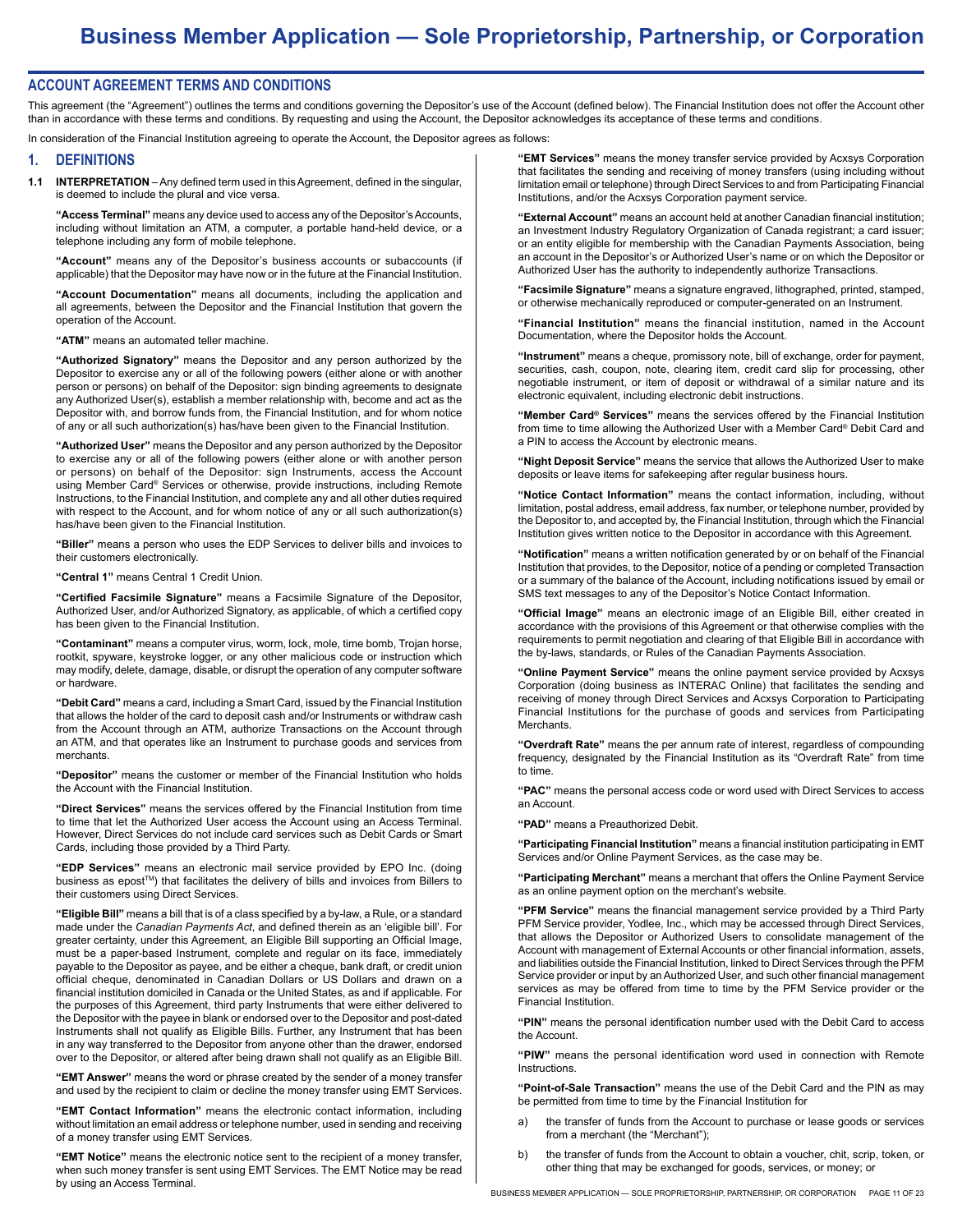c) the transfer of funds into the Account from an account of a Merchant (e.g., a refund).

**"Preauthorized Debit"** means a Transaction debiting the Account that is processed electronically by a financial institution in accordance with the Depositor's written request.

**"Remote Deposit Service"** means the remote deposit capture service provided by the Financial Institution and Central 1, and accessed through Direct Services, that allows the Depositor, using an Access Terminal and/or any other means authorized by the Financial Institution in its sole discretion from time to time, to create, transmit, and receive to the benefit of the Financial Institution an Official Image for deposit to the Account.

**"Remote Instructions"** means instructions given by the Authorized User to the Financial Institution with respect to the operation of the Account from a remote location using a computer, portable hand-held device, telephone, mobile telephone, fax, via the Financial Institution's online banking system, email, text message transmission, or other remote communication acceptable to the Financial Institution in order to operate the Account or authorize Transactions and make arrangements with the Financial Institution.

**"Rules"** means the published rules and standards of the Canadian Payments Association as amended from time to time.

**"Smart Card"** means a Debit Card that has an embedded integrated circuit that can process data and protect the cardholder from fraudulent use.

**"Third Party"** means any person, firm, corporation, association, organization, or entity other than the Financial Institution or Central 1.

**"Trade Name"** means the trade name(s) set out in the Account Documentation.

**"Transaction"** means any transaction processed to or from the Account.

#### **2. GENERAL**

- **2.1 LIABILITY** If the Depositor is a sole proprietorship or a corporation, the Account may be recorded in the name of the Depositor, and the Depositor is liable for all Transactions entered into with the Financial Institution under the name of the Depositor or the Trade Name, if applicable, whether the Transactions were entered into by the Depositor or by any other person or persons acting under the Depositor's authority, whether that authority was expressed, implied, or apparent. All statements, notices, and other documents addressed to a Trade Name will be deemed to be addressed to the Depositor.
- **2.2 JOINT AND SEVERAL LIABILITY** If the Depositor is a partnership, the partners are jointly and severally liable to the Financial Institution for all Transactions on the Account and for all obligations, debts, and liabilities of the Depositor under this Agreement. Each partner acknowledges and agrees that it is bound by all Transactions conducted by the Authorized User(s) on the Account. This joint and several liability continues even if the Depositor is dissolved or any of the partners withdraws, retires, or dies.

If the Account is opened for, or on behalf of, an unincorporated association, whether or not the unincorporated association is the Depositor as permitted by the laws of the province governing the Financial Institution, the Authorized Signatories are jointly and severally liable to the Financial Institution for all Transactions on the Account and for all obligations, debts, and liabilities of the Depositor under this Agreement. Each Authorized Signatory acknowledges and agrees that he or she is bound by all Transactions conducted by the Authorized User(s) on the Account. This joint and several liability continues even if the Depositor is dissolved or any of the Authorized Signatories withdraws, retires, or dies.

- **2.3 FORMS** The Depositor will use only such forms and Instruments as may be authorized by the Financial Institution from time to time.
- **2.4 SERVICE CHARGES AND FEES** The Depositor will pay fees incurred on the Account, including, without limitation, fees imposed by a Third Party. The Depositor will pay the service charges that the Financial Institution establishes from time to time for the Account, including, without limitation, service charges for providing records regarding the Depositor that the Financial Institution is legally required to provide. The Depositor acknowledges receipt of a schedule of the Financial Institution's charges for the Account in effect at the time of acceptance of this Agreement. The Financial Institution may from time to time increase or decrease the service charges for the Account and provide notice of such changes by sending a notice to the Depositor's last known Notice Contact Information, by posting notice at the Financial Institution's premises or on the Financial Institution's website, by personal delivery, or by any other means the Financial Institution, acting reasonably, considers appropriate to bring the change to the attention of the Depositor. Current service charges for the Account may be obtained by contacting the Financial Institution or through the Financial Institution's website. The Depositor is responsible for determining the then current service charges for the Account it requests in advance of requesting those services. By requesting the Account, the Depositor acknowledges its agreement to pay service charges for the Account requested by it then in effect. The Financial Institution can deduct service charges from the Account (or other accounts of the Depositor with the Financial Institution) when the service is requested or performed. New or amended service charges and fees will become effective on the earlier of the stated effective date following publication, when the service is requested or performed, or when incurred, and in any event, no later than 30 days after publication by the Financial Institution.
- **2.5 VERIFICATION AND ACCEPTANCE OF TRANSACTIONS BY THE FINANCIAL INSTITUTION** – All Transactions are subject to verification and acceptance by the Financial Institution and, if not accepted, or if accepted but subsequently determined to be in error or otherwise improper or unauthorized, the Financial Institution may, but is not obliged to, reverse them from the Account. Verification may take place at a

date later than the date the Depositor authorized the Transaction, which may affect the Transaction date. Notwithstanding any other provision herein, if at any time the Financial Institution, acting reasonably, determines that a credit made to or traced to the Account was made in error or based upon a mistake of fact, or induced through or in any way tainted by fraud or unlawful conduct, the Financial Institution may place a hold on the credit and/or reverse the credit and any applicable interest.

#### **2.6 NOTING OR PROTESTING** – The Depositor

- a) will be liable, without presentation, protest, or notice of dishonour to any parties, for the nonacceptance or nonpayment of any bills, notes, cheques, or other Instruments the Depositor delivered to the Financial Institution for deposit, discount, collection, or otherwise; and
- b) will be liable to the Financial Institution as if proper notice of dishonour, protest, and presentment had been made or given;

and the Financial Institution may

- c) charge such items, when dishonoured, to the Account in accordance with article 5.3, Returned Items; and
- d) note or protest any item should the Financial Institution consider it advisable to do so, but the Financial Institution will not be liable for failure to note or protest any such item.
- **2.7 AUTHORIZED SIGNATORY(IES) AND USER(S)** If the Depositor is not a sole proprietorship, or is a sole proprietorship that wants to appoint an Authorized User(s), the Depositor will provide the Financial Institution with
	- a) a certified true copy of the resolution(s) of the Account Holder or Organization, as applicable, setting forth the powers of the Authorized User(s), the number and combination of Authorized User(s) required to exercise the powers, the names or positions of the Authorized Signatory(ies), and, where applicable, the names of any other persons with whom the Financial Institution may communicate in respect of the operation of the Account; and
	- b) a replacement certificate(s), or a certified copy of the resolution(s), as applicable, if the Authorized Signatory(ies) and/or Authorized User(s) or other authorized persons change(s).

The Financial Institution will be entitled to rely on the information contained in the last certified resolution(s) and/or replacement certificate(s) of the Depositor delivered under this article.

**2.8 TRADE NAME** – In return for the Financial Institution agreeing to deal with Instruments made payable to, or endorsed in favour of, the Trade Name as though such Instruments were made payable to, or endorsed in favour of, the Depositor in the Depositor's name, the Depositor agrees that the Depositor will be liable and responsible to the Financial Institution for such Instruments as though the Instruments were made payable to or endorsed in favour of the Depositor in the Depositor's name.

The Depositor hereby agrees to indemnify and save the Financial Institution harmless for all liability, costs, damages, and expenses incurred by the Financial Institution by reason of the Financial Institution dealing with Instruments made payable to, or endorsed in favour of, the Trade Name. This indemnity will enure to the benefit of the Financial Institution and will be binding upon the Depositor and the Depositor's heirs, executors, successors and assigns.

- **2.9 ENDORSEMENT STAMP** The Depositor may use a stamped impression bearing the Depositor's name to endorse Instruments the Depositor delivers to the Financial Institution for deposit, discount, collection, or otherwise. Endorsement in such a manner will be as binding on the Depositor as an endorsement actually signed by the Depositor or by an Authorized User.
- **2.10 CERTIFIED FACSIMILE SIGNATURES** The Depositor may, from time to time, provide the Financial Institution with certified copies of the Facsimile Signatures of the Depositor, Authorized User(s), and/or Authorized Signatory(ies), as applicable. The Financial Institution shall be entitled to treat and rely upon each Certified Facsimile Signature on an Instrument that is or appears to be authentic as the original and genuine signature of the Depositor, Authorized User(s), and/or Authorized Signatory(ies).

The Depositor will maintain appropriate security over all signature stamps, other devices, and computer programs used to apply or generate Facsimile Signatures on Instruments.

**2.11 TRUE INFORMATION** – The Depositor agrees, and shall ensure that each Authorized Signatory and/or Authorized User, as applicable, agrees, to provide true, accurate, current, and complete information about the Depositor, Authorized Signatory, Authorized User, and the Account when required by the Financial Institution and/or this Agreement. Further, the Depositor agrees, and shall ensure that each Authorized Signatory and/or Authorized User, as applicable, agrees, to notify the Financial Institution of any changes to such information within a reasonable period of time.

#### **3. USE OF SERVICES**

**3.1 NIGHT DEPOSIT SERVICE** – At the Depositor's request, the Financial Institution will accept for deposit monies or Instruments acceptable to the Financial Institution placed in an envelope or deposit bag supplied by the Financial Institution and placed by the Depositor in the night depository, provided that the monies and Instruments are accompanied by a properly completed deposit slip signed by the Depositor and enclosed in the same envelope or deposit bag.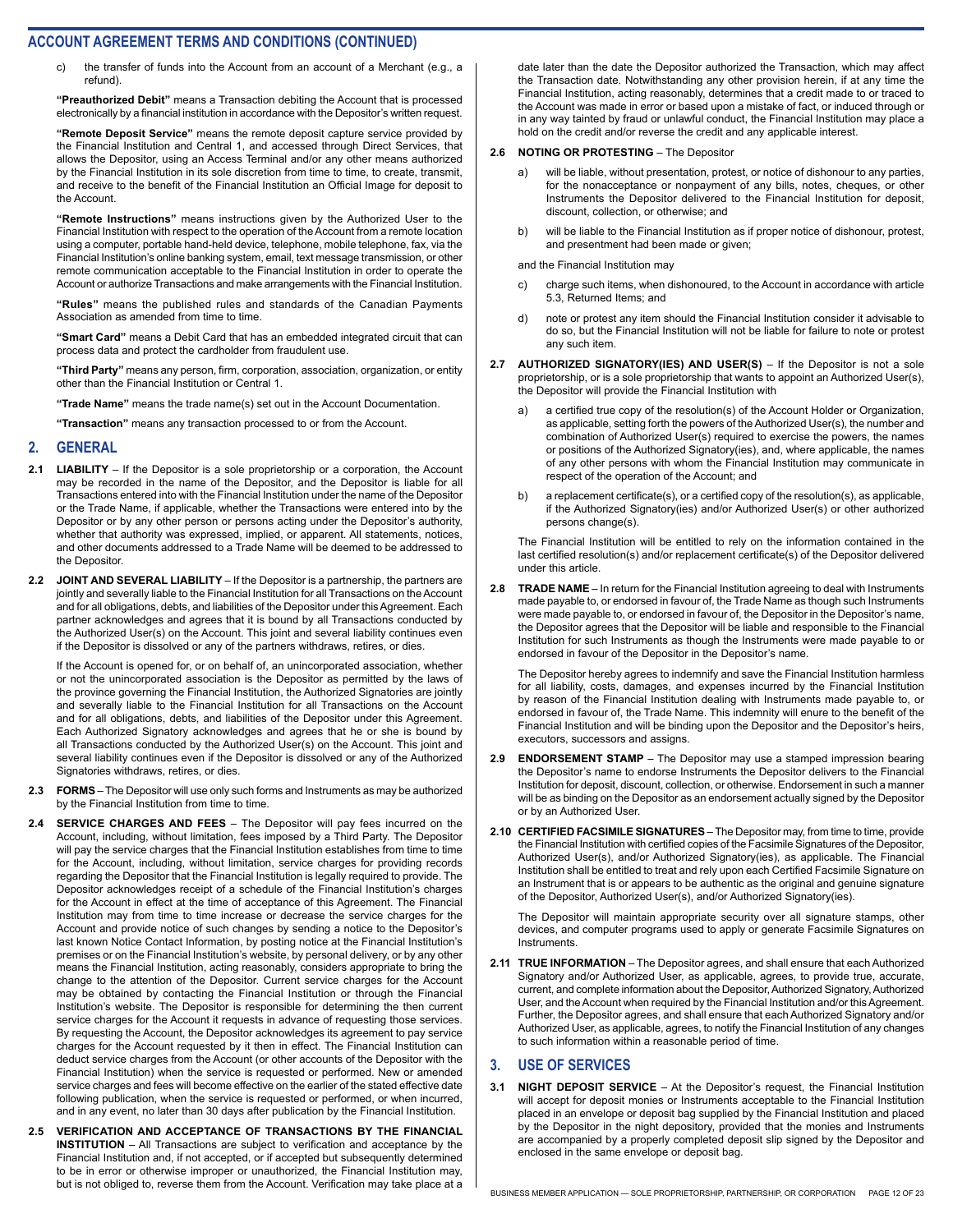The Financial Institution will open the night depository on each business day of the branch during regular business hours and will deposit any monies and Instruments acceptable to the Financial Institution in the manner directed by the Depositor.

The Depositor agrees that the authorized Financial Institution officers who open the night depository and deposit the monies or Instruments to the credit of the Account are acting as the Depositor's agent up to the time at which the monies or Instruments are actually entered and recorded as having been deposited to the Account, and the Depositor nominates, constitutes, and appoints any such authorized Financial Institution officers to deposit any monies or Instruments placed by the Depositor in the night depository to the credit of the Account as directed by the accompanying deposit slip.

The Depositor acknowledges receipt of the number of access keys indicated on the Account Documentation. The Depositor will not duplicate any keys without the Financial Institution's prior written approval.

**3.2 DIRECT SERVICES AND MEMBER CARD® SERVICES** – The Depositor may use or authorize the use of the Direct Services and/or the Member Card® Services to access any permitted Account and to authorize such Transactions as may be permitted by the Financial Institution from time to time, commencing upon the day these terms and conditions are accepted by the Depositor and the Depositor's request for Direct Services and/or Member Card® Services are approved by the Financial Institution. If Member Card® Services is approved, the Financial Institution will issue a Debit Card to an Authorized User on request of the Depositor and will permit the Authorized User to select a PIN. The Depositor cannot use Direct Services or Member Card® Services to authorize Transactions on an Account that otherwise requires more than 1 authorization (i.e., with multiple signature requirements) unless prior authorization is received in writing and with the Financial Institution's approval. The Financial Institution may, from time to time, add to or delete from the types of use permitted and Direct Services and/ or Member Card® Services offered.

The Depositor will not permit any Authorized User to deposit any coins, non-negotiable items, or anything not acceptable for deposit to the Account into any ATM. The Depositor will pay to the Financial Institution any damages, costs, or losses suffered by the Financial Institution as a result of any such deposit.

A Debit Card's issue does not amount to a representation or a warranty that any particular type of service is available or will be available at any time in the future.

#### **3.3 DIRECT SERVICES AND MEMBER CARD® SERVICES ACKNOWLEDGMENT** – The Depositor acknowledges and agrees that

- when transfers and bill payments are authorized through Direct Services, funds are deemed irrevocably transferred out of the Account and the Transaction cannot be revoked or countermanded by the Depositor;
- b) even if more than 1 signature is required on cheques and withdrawal slips, any 1 Authorized User may conduct Transactions using Direct Services and/or Member Card® Services, including transferring money out of the Account and making bill payments;
- c) anyone with access to the PAC, PIN, and/or PIW may be able to access Direct Services and/or Member Card® Services and may use the PAC, PIN, and/or PIW to transfer money out of an Account, set up bill payment arrangements, make bill payments, and authorize any other Transaction;
- d) the Financial Institution will not be liable in any way to the Depositor or any other person for processing or accepting on the Account any Transaction that results in the transfer of money out of the Account or in the payment of bills, even if the money is used for the benefit of a person other than the Depositor, or if bills owed by a person other than the Depositor are paid;
- e) the Depositor will be liable for all Transactions conducted using Direct Services and/or Member Card® Services, including Transactions that benefit a person other than the Depositor or that result in the payment of bills owed by a person other than the Depositor; and
- f) a copy of an electronic communication is admissible in legal proceedings and constitutes the same authority as would an original document in writing.
- **3.4 BILL PAYMENTS** The Authorized User acknowledges and agrees that
	- a) bill payments made through Direct Services, an Access Terminal, or at a branch of the Financial Institution are not processed immediately and that the time period for processing depends upon a number of factors, including, without limitation, the time when the bill payment is initiated and the internal accounting processes of the bill payment recipient;
	- b) it is the responsibility of the Authorized User to ensure that bill payments are authorized in sufficient time for the payment to be received by the bill payment recipient before its due date;
	- c) the Financial Institution and Central 1 will not be liable for any cost, expense, loss, damage, or inconvenience of any nature or kind whatsoever arising as a result of any error, non-payment, or a delay in the processing of bill payments;
	- d) if the Authorized User has made or received a bill payment in error, the Financial Institution may, but is not obliged to, assist the Authorized User by initiating or processing a 'Bill Payment Error Correction Debit', as defined under the Rules, and if so initiated, the Depositor agrees to indemnify the Financial Institution for any direct loss, costs, or damages incurred, and will pay to the Financial Institution any reasonable service charges or fees related to the provision of the service; and
- e) if the Financial Institution, absent gross negligence or wilful misconduct, initiates or processes a Bill Payment Error Correction Debit affecting the accounts or affairs of the Authorized User, the Financial Institution shall be held harmless for any and all loss, costs, or damages suffered or incurred by the Authorized User, howsoever caused, relating to the bill payment or the Bill Payment Error Correction Debit process.
- **3.5 AVAILABILITY OF DIRECT SERVICES AND MEMBER CARD® SERVICES** The Depositor acknowledges that the availability of Direct Services and/or Member Card® Services depends on telecommunications systems, computer hardware and software, and other equipment, including equipment belonging to the Financial Institution, Central 1, and Third Parties, and that there is no guarantee or obligation to provide continuous or uninterrupted service. The Financial Institution and Central 1 are not liable for any cost, loss, damage, injury, inconvenience, or delay of any nature or kind whatsoever, whether direct, indirect, special, or consequential, that the Depositor may suffer in any way arising from non-continuous or interrupted service or the Financial Institution or Central 1 providing or failing to provide Direct Services and/or Member Card® Services, or from the malfunction or failure of telecommunication systems, computer hardware or software, or other equipment, or other technical malfunctions or disturbances for any reason whatsoever, nor are the Financial Institution or Central 1 liable for any lost, incomplete, illegible, misdirected, intercepted, or stolen messages, or failed, incomplete, garbled, or delayed transmissions, or online failures (collectively, "Interruption Claims"), even if the Depositor has advised the Financial Institution of such consequences. The Depositor releases and agrees to hold harmless the Financial Institution and Central 1 from any and all Interruption Claims.

#### **3.6 EDP SERVICES** – If the Financial Institution through Direct Services makes EDP Services available and the Depositor uses the EDP Services,

- a) the Depositor consents to epost™ preparing, using, and disclosing reports relative to the performance and/or operation of the EDP Services, including statistical or performance reports and other analysis, compilation, and information about the EDP Services or the Depositor, and reports that pertain to the Depositor's involvement in and use of the EDP Services. The Depositor further consents to epost™ disclosing to Central 1 Depositor-specific data that consists of the total number of Billers for which the Depositor has registered, without identifying those Billers apart from the Financial Institution and its affiliates, and without identifying detailed data of the Depositor's viewing activities;
- b) the Depositor acknowledges that epost™ will not respond directly to the Depositor with respect to any inquiries, requests, questions, complaints, or other issues relating to the EDP Services in any way, other than to direct the Depositor to the Financial Institution or the Biller; and
- c) the Depositor acknowledges that the consents contained in a) above are requirements of the EDP Services and that if such consents are withdrawn, the Depositor's participation in the EDP Services may be suspended or terminated and any or all documents may not be presented via the EDP Services.
- **3.7 TRANSFERS WITH LINKED ACCOUNTS** If the Financial Institution through Direct Services enables the Depositor to link multiple Accounts to a single user name to allow the Depositor to access the Accounts from a single user name, it will not constitute merging the Accounts. If the Accounts are linked through Direct Services, then
	- a) the Financial Institution reserves the right to refuse to accept any Account;
	- b) the Depositor agrees that the Financial Institution, at its discretion, may limit the type of Transactions that can be authorized between the Accounts, specifically whether Transactions will be in the form of credits to an Account, debits from an Account, or both credits to and debits from an Account;
	- c) the Financial Institution reserves the right to limit the number of Accounts that can be linked;
	- d) the Financial Institution reserves the right to limit the dollar amount of Transactions made to or from a linked Account:
	- e) the Financial Institution reserves the right to limit the number of Transactions made to or from a linked Account:
	- f) the Financial Institution reserves the right to apply a hold on the Transaction amount to a linked Account for a period of time to be determined by the Financial Institution, during which time the Transaction or portion thereof will not be accessible to the Depositor;
	- g) the Depositor agrees that the Financial Institution cannot guarantee the date of a Transaction to and/or from a linked Account. The Financial Institution and Central 1 will not be held liable for any cost, expense, loss, damage, or inconvenience of any nature arising as a result of a delay in the processing of Transactions; and
	- h) all Transactions will be reversed if the Transaction cannot be delivered or if it is returned for any reason.
- **3.8 EMT SERVICES** If the Financial Institution through Direct Services makes EMT Services available and the Depositor uses the EMT Services, the Depositor acknowledges and agrees that
	- a) the EMT Services are only available in Canadian dollars;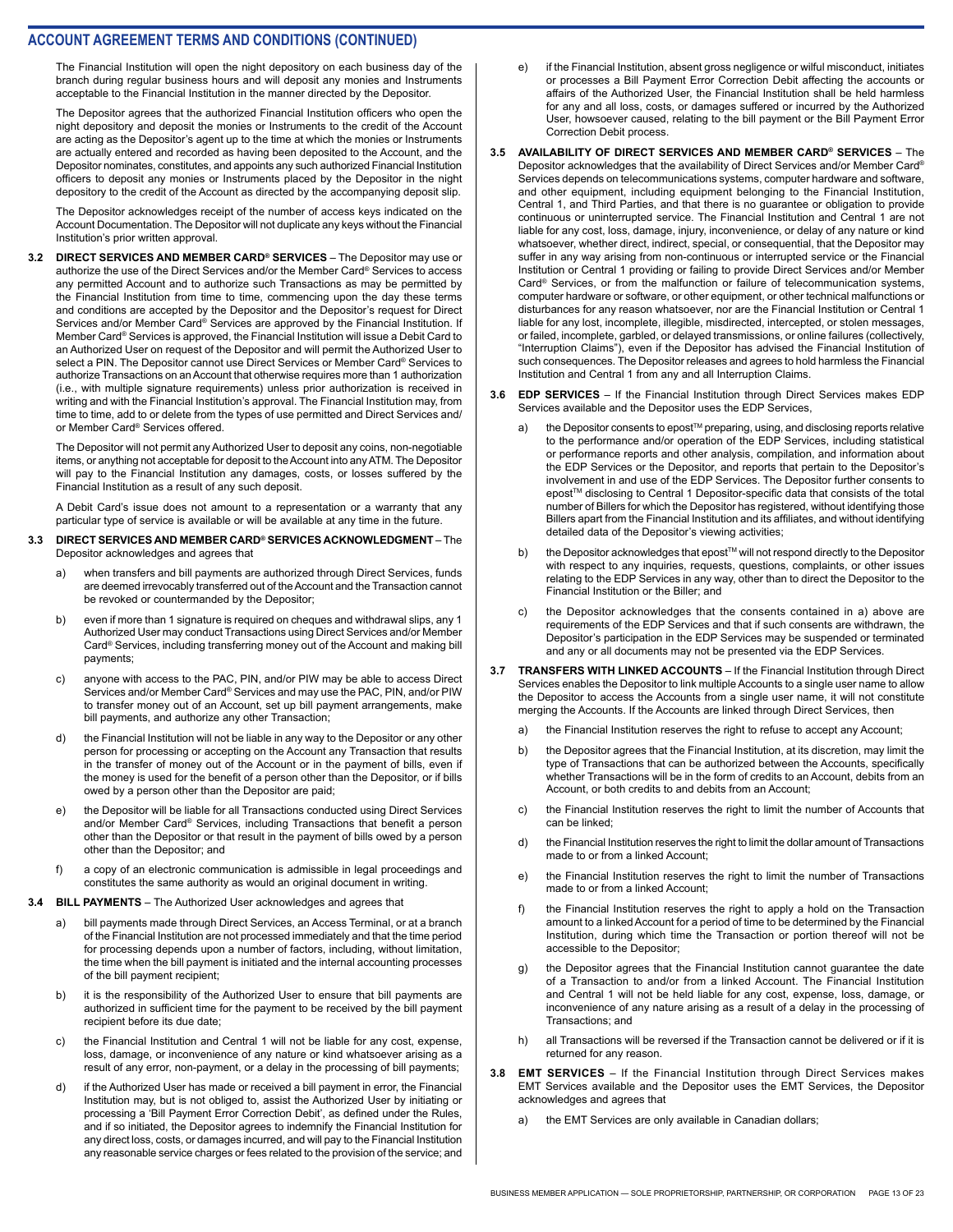- b) the Account will be debited as soon as the Depositor initiates a Transaction and the Financial Institution may hold the Transaction amount until the recipient successfully claims the Transaction or the Transaction is cancelled. The Financial Institution has no obligation to and will not pay interest on the Transaction amount. To the extent permitted at law, the Financial Institution is deemed to have a security interest in the Transaction amount from the time the Account is debited until the recipient successfully claims the Transaction or the Transaction is cancelled;
- c) Transactions sent and received through the EMT Services are subject to number and dollar limits that may change from time to time without prior notice to the Depositor;
- d) the Financial Institution will not be responsible or liable for any losses or damages incurred as a result of funds held and/or limits set by the Financial Institution, Acxsys Corporation, or a Participating Financial Institution;
- e) an EMT Notice advising the recipient of the Transaction will be generated approximately 30 minutes after the Depositor originates the Transaction;
- f) as the sender, the Depositor will keep the EMT Answer confidential and will not disclose it or share it with anyone but the intended recipient;
- g) the recipient must correctly provide the EMT Answer to claim or decline the Transaction;
- h) the Financial Institution, the other Participating Financial Institution, and Acxsys Corporation or Acxsys Corporation's agents are entitled to pay the Transaction amount to anyone who, using the EMT Services, claims to be the recipient and successfully provides the EMT Answer;
- i) the Financial Institution will not be liable for losses or damages incurred as a result of a person other than the intended recipient guessing or obtaining the EMT Answer;
- j) as the sender, the Depositor will not include the EMT Answer in the Transaction details;
- k) as the recipient, the Depositor will not disclose the EMT Answer except as required to claim or decline the Transaction;
- l) the recipient may claim a Transaction using the online banking services of the Financial Institution or another Participating Financial Institution or through the Acxsys Corporation payment service;
- m) if the recipient declines a Transaction that the Depositor initiated, the Transaction will be returned to the Depositor;
- n) funds usually arrive in the recipient's account within 3 to 5 business days from the day the recipient successfully claims the Transaction. The Financial Institution cannot guarantee the date of deposit;
- o) as the sender, the Transaction will be returned to the Depositor if the recipient does not claim the Transaction within 30 days of the date the Transaction is initiated, if the Transaction cannot be successfully sent to the recipient's EMT Contact Information as provided by the Depositor, or if the recipient declines the Transaction. The Depositor is responsible for providing the recipient's correct EMT Contact Information and further agrees that the recipient has consented to the Depositor's use of the EMT Contact Information for EMT Services purposes, including its provision to the Financial Institution, the other Participating Financial Institution, and Acxsys Corporation;
- p) if the recipient successfully claims the Transaction using the Acxsys Corporation payment service but provides incorrect account information, Acxsys Corporation or its agent may request correct account information from the recipient or may mail an Instrument to the recipient. The Financial Institution will not pay interest on the Transaction amount;
- q) the Financial Institution may cancel a Transaction if it has reason to believe that a mistake has occurred or if it believes that the Transaction is a product of unlawful or fraudulent activity;
- r) the Depositor is responsible for providing valid EMT Contact Information and will immediately update it via Direct Services if there are any changes to said EMT Contact Information;
- s) as the sender, the Depositor may cancel a Transaction up to the time the recipient successfully claims the Transaction. As the recipient, the Depositor acknowledges that a Transaction may be cancelled up to the time the Depositor successfully claims the Transaction;
- t) all disputes will be handled directly between the sender and the recipient;
- u) the Financial Institution may refuse to provide EMT Services for the Depositor; and
- v) the Financial Institution and Central 1 will not be liable for any cost, expense, loss, damage, or inconvenience of any nature or kind whatsoever arising as a result of a delay in processing a Transaction or for Transactions claimed by someone other than the intended recipient.
- **3.9 PERSONAL FINANCIAL MANAGEMENT**  If the Financial Institution, through Direct Services, makes the PFM Service available, the Depositor agrees that the terms and conditions in this article 3.9, Personal Financial Management, govern the Depositor's and Authorized User's use of the PFM Service and are binding upon the Depositor. If there is any conflict between these PFM Service terms and conditions and the terms and conditions in the rest of this Agreement, then these PFM Service terms and conditions

will apply in respect of the PFM Service. In addition, if the Depositor subscribes for PFM Services, special terms and conditions will also apply, as more particularly set forth in the PFM Special Terms attached to and forming part of this Agreement. If there is any conflict between the PFM Special Terms and the terms and conditions in the rest of this Agreement or in respect of this article 3.9, Personal Financial Management, then the PFM Special Terms will apply for the PFM Service. Further,

- a) in connection with the PFM Service, the Depositor agrees, and shall ensure that each Authorized User agrees, to provide true, accurate, current, and complete information about an asset and/or liability when required by the Financial Institution. Further, the Depositor agrees, and shall ensure that each Authorized User agrees, to notify the Financial Institution of any changes to such information within a reasonable period of time;
- b) the Depositor agrees, and shall ensure that each Authorized User agrees, to inform the Financial Institution, through Direct Services, of the External Account, asset, or liability they wish to link or add to the PFM Service, including the modification or removal of any linked or added External Account, asset, or liability;
- c) the Financial Institution and the PFM Service Provider each, individually, have the right, in their sole discretion, to refuse to link or add an External Account, asset, or liability to the PFM Service for any reason, including, but not limited to, inability, cost, or inconvenience of linking or adding the External Account to the PFM Service;
- d) the Financial Institution reserves the right to verify the External Account;
- e) the Depositor or Authorized User must provide authorization to add an asset or liability to the PFM Service;
- f) the Depositor agrees, and shall ensure that each Authorized User agrees, to not link, or add, to the PFM Service an External Account, asset, or liability that is not owned by the Depositor or Authorized User;
- g) the Financial Institution reserves the right to limit the number of External Accounts, assets, and/or liabilities that can be linked or added to the PFM Service;
- h) the Depositor agrees, and shall ensure that each Authorized User agrees, that the PFM Service may, from time to time, access the External Account to ensure that the personal financial information on file is current, and to update the personal information on file if it is not, using information retrieved from the External Account. Such access will be at the discretion of the PFM Service provider and will typically occur when the Depositor or an Authorized User accesses Direct Services, but may be more or less frequent; and
- i) the Depositor acknowledges and agrees that any information provided by the Depositor or an Authorized User about an asset or liability that is not under an External Account or the Account, is provided at the sole discretion of the Depositor or Authorized User. Further, the Depositor agrees, and shall ensure that each Authorized User agrees, that it is the Depositor's sole responsibility to keep such information current.
- **3.10 REMOTE DEPOSITS** If the Financial Institution, through Direct Services, makes the Remote Deposit Service available and the Depositor uses the Remote Deposit Service, the Depositor acknowledges and agrees that:
	- a) solely for the Remote Deposit Service, the Financial Institution appoints the Depositor as its agent, to act on behalf of the Financial Institution in the creation and transmission of an Official Image to the Financial Institution, and any other related duties that may be required by the Financial Institution, all in accordance with the Rules and applicable legislation governing Instruments. In this context, transmission to and receipt by the Financial Institution of the Official Image will have the same effect as if the Instrument was delivered to a branch of the Financial Institution for negotiation and clearing. The Depositor acknowledges and agrees that this role as agent cannot be further delegated by the Depositor except to an Authorized User appointed in accordance with the Account Documentation. Further, the Depositor acknowledges and agrees that the Depositor shall be personally responsible and liable for:
		- i) compliance with this Agreement,
		- ii) maintaining adequate security over any Access Terminal used, the location of use of the Access Terminal, and any passwords, so as to prevent use by others or interception of data transmitted,
		- iii) ensuring that all Official Images created and transmitted are of good quality and fully and accurately capture all material details of the Eligible Bill,
		- iv) maintaining adequate safeguards and procedures for the preservation of originals of all Eligible Bills transmitted as Official Images, and
		- v) verifying that deposits expected to be made to the Account reconcile with dates and amounts applicable to transmissions made using the Remote Deposit Service and for providing immediate notice to the Financial Institution of any errors, omissions, irregularities, or concerns about suspicions of fraudulent Instruments or compromise of the security applicable to the use of the Remote Deposit Service;
	- b) the Financial Institution may, upon receipt of what reasonably appears to qualify as an Official Image, treat such as an Official Image and, as if it were an original of an Instrument received at a branch of the Financial Institution, subject to this Agreement and any policies of the Financial Institution governing Instruments;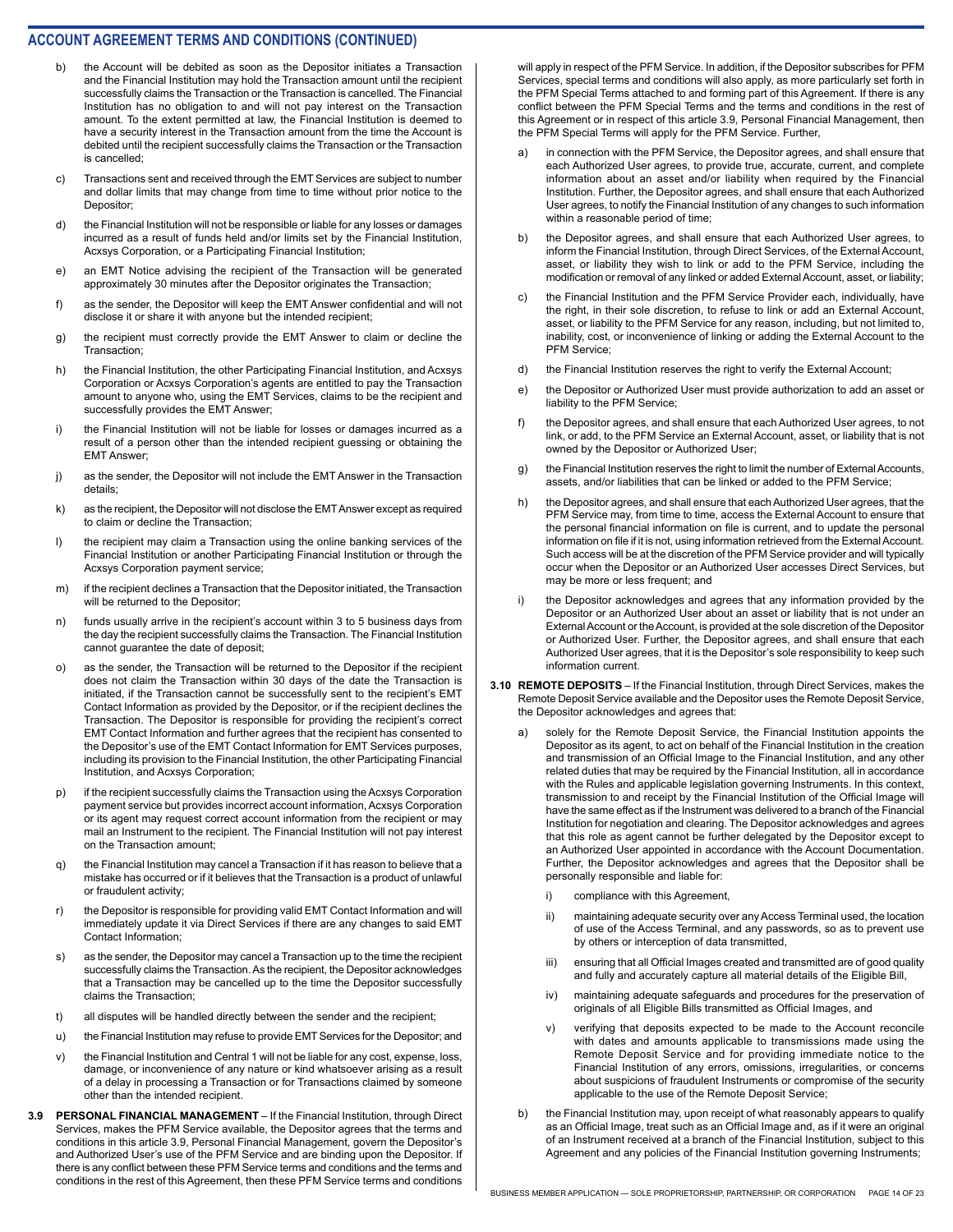- the creation of an Official Image will be done using a method authorized by the Financial Institution, in its sole discretion, from time to time. Further, the Depositor agrees to take all proper and necessary precautions to prevent any other person, except an Authorized User appointed in accordance with the Account Documentation, from purporting to create or transmit an Official Image to the credit of the Depositor's Account;
- d) nothing in this Agreement obliges the Financial Institution to accept for deposit any item whether it is or purports to be an Official Image. The Depositor shall not purport to create or transmit an Official Image of any item that does not qualify as an Eligible Bill or any item that is post-dated, stale-dated, received by the Depositor from anyone other than the drawer of that item, or that is in any way altered. If the Depositor has any suspicions or concerns about the authenticity, validity, negotiability, or chain of title to any item purporting to be an Eligible Bill, then the Depositor shall not seek to use the Remote Deposit Service for negotiation or collection of that item, but will instead bring the original of that item to the counter of the branch of Account, identify the specific concerns to the Financial Institution, and fully disclose all material facts known by the Depositor relating to that item and fully cooperate with any inquiry or investigation of the concerns;
- e) under the Remote Deposit Service, Eligible Bills are restricted to those Instruments in Canadian dollars or United States dollars, drawn on a financial institution domiciled in Canada or the United States, as and if applicable, in the sole discretion of the Financial Institution from time to time. The Depositor shall not seek to use the Remote Deposit Service to deposit any Instrument into an Account different than the currency denominated on the Instrument. Canadian dollar Instruments shall only be deposited to a Canadian dollar Account. United States dollar Instruments shall only be deposited to a United States dollar Account;
- f) Official Images received through the Remote Deposit Service are subject to number and dollar limits that may change from time to time without prior notice to the Depositor;
- g) any Transaction made on any day or at any time during which the Financial Institution is not open for business, may be credited to the Account on the next business day of the Financial Institution;
- h) once an Official Image of an Eligible Bill has been transmitted to the Financial Institution through the Remote Deposit Service, no further Official Images of that Eligible Bill will be created or transmitted through the Remote Deposit Service (or any other similar service) unless the Depositor is requested to do so by the Financial Institution in writing. Further, the Depositor agrees to make no further use of the original of an imaged Eligible Bill, and shall safely retain possession of the original of the Eligible Bill without further negotiation, transfer, or delivery to any other person or holder. In addition to all obligations and responsibilities either set forth in this Agreement or elsewhere, the Depositor agrees to indemnify and hold the Financial Institution and its service providers and Central 1 and all of their connected parties, including, without limitation, their respective agents, directors, officers, employees, affiliates, and licensees (collectively, the "Indemnified Parties") harmless from and against any and all liabilities and costs, including, without limitation, reasonable legal fees and expenses incurred by the Indemnified Parties in connection with any claim or demand arising out of or connected to the Depositor's use of the Remote Deposit Service or duplicate negotiation of items that were at any time presented as Official Images of Eligible Bills. The Depositor must assist and cooperate as fully as reasonably required by the Indemnified Parties in the defence of any such claim or demand. The disclaimers, liability exclusions, liability limitations, and indemnity provisions in this Agreement survive indefinitely after the termination of this Agreement and apply to the extent permitted by law. Without limiting the foregoing, the Depositor will indemnify and save the Indemnified Parties harmless from and against all liability, costs, loss, expenses, and damages, including direct, indirect, and consequential incurred by the Indemnified Parties as a result of any breach of this Agreement, or any claims arising from or relating to misuse of Official Images or items purporting to be Official Images, or negotiation of Eligible Bills where an Official Image has also been transmitted for collection;
- i) on transmission of an Official Image of an Eligible Bill to the Financial Institution, the Depositor is responsible for immediately marking the face of the Eligible Bill with a blatant notation or mark that prevents renegotiation of the Eligible Bill and indicates that the Eligible Bill has been imaged and transmitted, taking care not to obliterate any material particulars of that Eligible Bill. (For example: This can be done by writing "void" or "paid" or placing a diagonal stroke across the face of the item with a pencil, pen, or brightly colored highlighter.) For a period of 120 days after transmission of the Official Image to the Financial Institution, or such shorter period as stipulated by the Financial Institution in writing, the Depositor shall retain and produce to the Financial Institution on written request the original of all imaged Eligible Bills. If the Depositor receives a written request to retain or produce, the Depositor will comply with the written request, and shall, if requested, produce, by delivering to the Financial Institution, the original of all specified Eligible Bills within 5 business days of such request. If the Depositor fails to comply with the written request made pursuant to this provision, then the Financial Institution can place a hold on or reverse any credit made to the Account in relation to those specified Eligible Bills, even if such creates an overdraft on the Account. If no written request is received within that time, then 120 calendar days after an Official Image has been transmitted to the Financial Institution through the Remote Deposit Service or such shorter period as stipulated by the Financial Institution in writing, and provided that the Depositor has verified a credit

to the Account that reconciles to the Official Image transmitted, the Depositor agrees to immediately proceed with destruction of the original of the Eligible Bill. Destruction methods include shredding, pulping, burning, or any other means that ensures that the original Instrument cannot be reused;

- j) the Depositor is responsible for any and all costs associated with obtaining a replacement Instrument in the event that the Financial Institution requests that the Depositor re-transmit an Official Image in accordance with h) above, and the original Instrument was destroyed in accordance with i) above or otherwise lost;
- k) in the Financial Institution's sole discretion, electronic notices for purposes related to the Remote Deposit Service may be generated and sent to the Depositor at the Notice Contact Information after the Depositor uses the Remote Deposit Service to transmit an Official Image, including to advise the Depositor of the receipt by the Financial Institution of an Official Image. To receive such electronic notices, the Depositor must provide the Notice Contact Information required by the Financial Institution;
- l) an electronic notice, if any, sent in connection with the Remote Deposit Service is for information purposes only and is no guarantee that the Official Image will be accepted by the Financial Institution or that the Account will be credited; and
- m) the Financial Institution will not be liable for any cost, expense, loss, damage, or inconvenience of any nature or kind whatsoever arising as a result of use of the Remote Deposit Service, including, but not limited to, a delay in processing a Transaction or the Financial Institution requiring the Depositor to obtain another **Instrument**
- **3.11 ONLINE PAYMENT** If the Financial Institution, through Direct Services, makes the Online Payment Service available and the Depositor uses the Online Payment Service, the Depositor acknowledges and agrees that:
	- a) the Online Payment Service is only available in Canadian dollars from Participating Merchants;
	- b) Transactions for the Online Payment Service must be initiated by the Depositor through the appropriate online payment option available on the website of a Participating Merchant;
	- c) as soon as the Depositor authorizes a Transaction through the Online Payment Service, and provided that there are available funds or credit, the amount of the Transaction will be withdrawn from the Account or a hold will be placed in the amount of the Transaction. The Financial Institution will hold the Transaction amount until the Participating Merchant successfully claims the Transaction or 30 minutes have elapsed, whichever comes first. The Financial Institution has no obligation to and will not pay interest on the Transaction amount. To the extent permitted at law, the Financial Institution is deemed to have a security interest in the Transaction amount from the time the Account is held until the Participating Merchant successfully claims the Transaction or the hold is removed;
	- d) Transactions sent and received through the Online Payment Service are subject to number and dollar limits that may change from time to time without prior notice to the Depositor;
	- e) the Financial Institution will not be responsible or liable for any losses or damages incurred as a result of funds held and/or limits set by the Financial Institution, Acxsys Corporation, a Participating Merchant, or a Participating Financial Institution;
	- f) the Financial Institution, the Participating Financial Institution, and Central 1 are entitled to pay the Transaction amount to anyone who claims to be the Participating Merchant and provides the payment authorization details within 30 minutes of the Transaction being authorized by the Depositor;
	- g) the Financial Institution will not be liable for losses or damages incurred as a result of a person other than the intended Participating Merchant receiving the Transaction amount;
	- h) if the Participating Merchant cancels, declines, or fails to claim a Transaction that the Depositor authorized, the Transaction amount will be reinstated after 30 minutes have elapsed since the Transaction was authorized. However, the Financial Institution cannot guarantee the date or time that the hold on the Transaction amount will be removed;
	- i) the Financial Institution, Central 1, or Acxsys Corporation may cancel a Transaction once it is authorized, but before payment authorization details are sent to the Participating Merchant, if there is reason to believe that a mistake has occurred or that the Transaction is a product of unlawful or fraudulent activity;
	- j) once payment authorization details have been sent to the Participating Merchant, a Transaction cannot be cancelled. Payment authorization details are sent immediately after a Transaction is authorized by the Depositor;
	- k) all disputes, including requests for refunds, will be handled directly between the Depositor and the Participating Merchant without the participation of the Financial Institution or any other party. A refund, if any, may be received through Direct Services and Central 1 for credit to the Account, or through such other method the Participating Merchant deems appropriate;
	- l) the Financial Institution may refuse, in its sole discretion, to provide the Online Payment Service for the Depositor;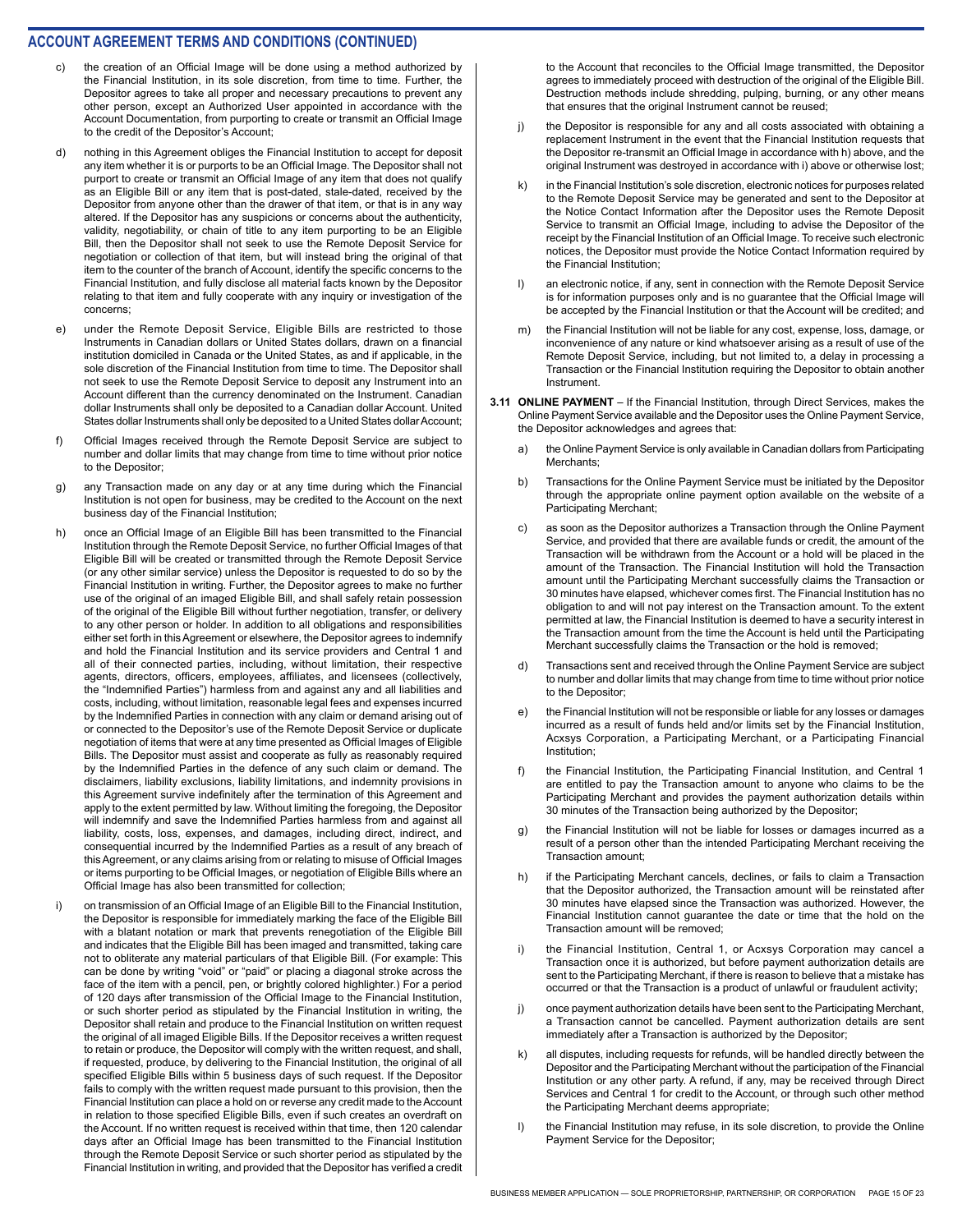- m) in the Financial Institution's sole discretion, electronic Notifications for purposes related to the Online Payment Service may be generated and sent to the Depositor at the Notice Contact Information after the Depositor authorizes a Transaction, including to advise the Depositor that the Account has been debited. To receive an electronic Notification, the Depositor must provide the Notice Contact Information required by the Financial Institution;
- n) an electronic Notification, if any, sent in connection with the Online Payment Service is for information purposes only and is no guarantee that the Participating Merchant will successfully claim the Transaction or that the Depositor has successfully purchased the product or service from the Participating Merchant; and
- o) the Financial Institution will not be liable for any cost, expense, loss, damage, or inconvenience of any nature or kind whatsoever arising as a result of using the Online Payment Services, including, but not limited to, a delay in processing a Transaction or a Participating Merchant failing to claim a Transaction.
- **3.12 FOREIGN CURRENCY TRANSACTIONS** If the Depositor provides instructions to the Financial Institution on an Account that is denominated in a currency other than the currency of the Account, a conversion of currency may be required. In all such Transactions and at any time a conversion of currency is made, the Financial Institution may act as principal with the Depositor in converting the currency at rates established or determined by the Financial Institution, affiliated parties, or parties with whom the Financial Institution contracts. The Financial Institution, its affiliates, and contractors may earn revenue and commissions, in addition to applicable service charges, based on the difference between the applicable bid and ask rates for the currency and the rate at which the rate is offset in the market.
- **3.13 NO OBLIGATION** Nothing in this Agreement will oblige the Financial Institution to:
	- a) honour any Instrument drawn by the Depositor on the Financial Institution,
	- b) accept any monies for investment in shares or for deposit,
	- c) redeem shares,
	- d) transfer money, or
	- e) lend money to the Depositor.

#### **4. DEPOSITOR INSTRUCTIONS**

**4.1 INSTRUMENTS** – Notwithstanding article 2.5, Verification and Acceptance of Transactions by the Financial Institution, the Depositor acknowledges and agrees that the Financial Institution will not be obliged to examine or assure itself of the regularity or validity of any endorsement or signature appearing on any Instrument. The Depositor releases the Financial Institution from all claims by the Depositor or others concerning the regularity or validity of any endorsement or signature.

If the Depositor is not a sole proprietorship, the Depositor further acknowledges and agrees that if more than 1 endorsement or signature is required on an Instrument, that such an arrangement is solely between the Depositor and the Authorized User(s), whether the Financial Institution has notice of such an arrangement, including in the form described in article 2.7, Authorized Signatory(ies) and User(s), or not. The Depositor releases and agrees to indemnify and hold harmless the Financial Institution from all claims by the Depositor or others concerning the adequacy or authority of endorsements or signatures required in any arrangement made between the Depositor and the Authorized User(s).

The Depositor authorizes the Financial Institution, without enquiry, to honour and pay Instruments drawn on the Account, regardless of whether such Instruments are:

- a) drawn to the order of the Depositor or one of the Authorized Users who signed them on behalf of the Depositor,
- b) payable to cash or bearer,
- c) payable to the order and negotiated by or on behalf of the Depositor,
- d) encashed or tendered to pay the obligations of the Depositor or one or more of the Authorized Users who signed them on behalf of the Depositor, or
- e) deposited to the credit of the Depositor or one of the Authorized Users who signed them on behalf of the Depositor.
- **4.2 COUNTERMANDS** Any countermand of payment (commonly called a "stop payment") of an Instrument drawn on the Account must be in writing and signed by the Authorized User who signed the Instrument that is the subject of the countermand, or by some other person(s) duly authorized by the Depositor. On receiving a countermand of payment of an Instrument drawn on the Account, the Financial Institution will:
	- a) use reasonable diligence to comply with the countermand, but
	- b) not be liable to the Depositor or any other person by reason of complying with, or failing to comply with, the countermand, whether the Financial Institution is negligent, wilfully negligent, or otherwise.

The Depositor hereby agrees to indemnify and save the Financial Institution harmless for all liability, costs, damages, and expenses incurred by the Financial Institution by reason of it complying with, or failing to comply with, a countermand of payment. This indemnity will enure to the benefit of the Financial Institution and will be binding upon the Depositor and the Depositor's successors and assigns.

**4.3 REMOTE INSTRUCTIONS** – The Depositor may provide Remote Instructions to any branch of the Financial Institution as permitted by the Financial Institution, online through the Direct Services web portal, or through the Financial Institution's telephone banking service, if any. The Remote Instructions may concern the Account maintained at that branch, or concern other Transactions and arrangements conducted at or with that branch.

The Financial Institution may, but will not be obliged to, act on Remote Instructions received in the name of the Depositor along with any requisite PAC and/or PIW, if any, to the same extent as if the Remote Instructions were written instructions delivered to the Financial Institution by mail and signed by an Authorized User on the Account. Any such Remote Instructions are deemed genuine.

The Financial Institution may, in its sole discretion, acting reasonably, delay acting on or refuse to act on any Remote Instruction.

Remote Instructions are deemed received by the Financial Institution only when actually received and brought to the attention of an authorized officer of the Financial Institution capable of acting upon and implementing the Remote Instruction.

Remote Instructions can be transmitted to the Financial Institution at the telephone or fax number or email address provided by the Financial Institution, or at such other telephone or fax number or email address as the Financial Institution may advise the Depositor by notice in writing, or online through the Direct Services web portal. **Any Authorized User(s) permitted to provide Remote Instructions may act alone and provide Remote Instructions to the Financial Institution on behalf of the Depositor, even if the certified resolution provided in accordance with article 2.7, Authorized Signatory(ies) and User(s), specifies that 2 or more Authorized Users are otherwise required to operate the Account.** The Financial Institution, acting reasonably, is entitled to assume that any person identifying himself or herself as an Authorized User is in fact an Authorized User, and can rely upon such, and the Financial Institution may act on the Remote Instructions provided by any such person. All Remote Instructions given to the Financial Institution in the name of the Depositor will bind the Depositor.

- **4.4 ACCESS TERMINAL TRANSACTIONS** The Depositor acknowledges and agrees that:
	- a) using the PAC, PIN, and/or PIW to authorize a Transaction constitutes authorization of that Transaction in the same manner as if authorization was given by the Depositor in person or as otherwise contemplated or permitted by this Agreement;
	- b) the Depositor will be bound by each such Transaction; and
	- c) once a PAC, PIN, and/or PIW has been used to authorize a Transaction, the Transaction may not be revoked or countermanded.

This Agreement and the fact that the Depositor has use of a Debit Card does not give the Depositor any credit privileges or any entitlement to overdraw the Account, except as provided by separate agreement with the Financial Institution.

The Depositor irrevocably authorizes and directs the Financial Institution to debit or credit, as the case may be, the amount of any Transaction to the Account, together with any service charges or fees, authorized using the PAC, PIN, and/or PIW, in person by the Depositor or Authorized User, or as otherwise contemplated or permitted by this Agreement, in accordance with the normal practices of the Financial Institution, which may be amended from time to time without notice.

- **4.5 LOST OR DESTROYED INSTRUMENT** If an Instrument drawn on the Account is lost or destroyed while in the possession of another financial institution or its agents, the Financial Institution may, for all purposes, treat a copy of the Instrument, certified as being a true copy by the other financial institution, as though it were the original Instrument.
- **4.6 LOST OR STOLEN DEBIT CARD OR COMPROMISED PIN** If the Depositor suspects or becomes aware that the Debit Card is lost or stolen, or that the PIN has been made accessible to another person, then the Depositor will notify the Financial Institution or its agent immediately, in person or by telephone. Notification will only be considered given if the Depositor speaks directly to an authorized Financial Institution officer or agent. Upon receipt of such notice, the Depositor's liability for further unauthorized use of the Debit Card will terminate. If the Depositor notified the Financial Institution promptly and cooperated in any investigation, once the Financial Institution is satisfied that the Depositor is the victim of fraud, theft, or coercion by trickery, force, or intimidation, the Depositor will be entitled to recover from the Financial Institution any direct losses from the Account through the use of the Debit Card in such fraud, theft, or coercion incurred after notice is given to the Financial Institution.

#### **5. COLLECTIONS**

- **5.1 DEPOSITS** The Financial Institution may:
	- a) collect or present for acceptance or payment, through such banks or other agents as the Financial Institution may deem best, all Instruments delivered by the Depositor for deposit, discount, collection, or otherwise;
	- b) accept in payment of, or remittance for, such Instruments, cash or bank drafts, cheques, settlement cards, clearing house slips, or any other evidence of payment from the banks or other agents; and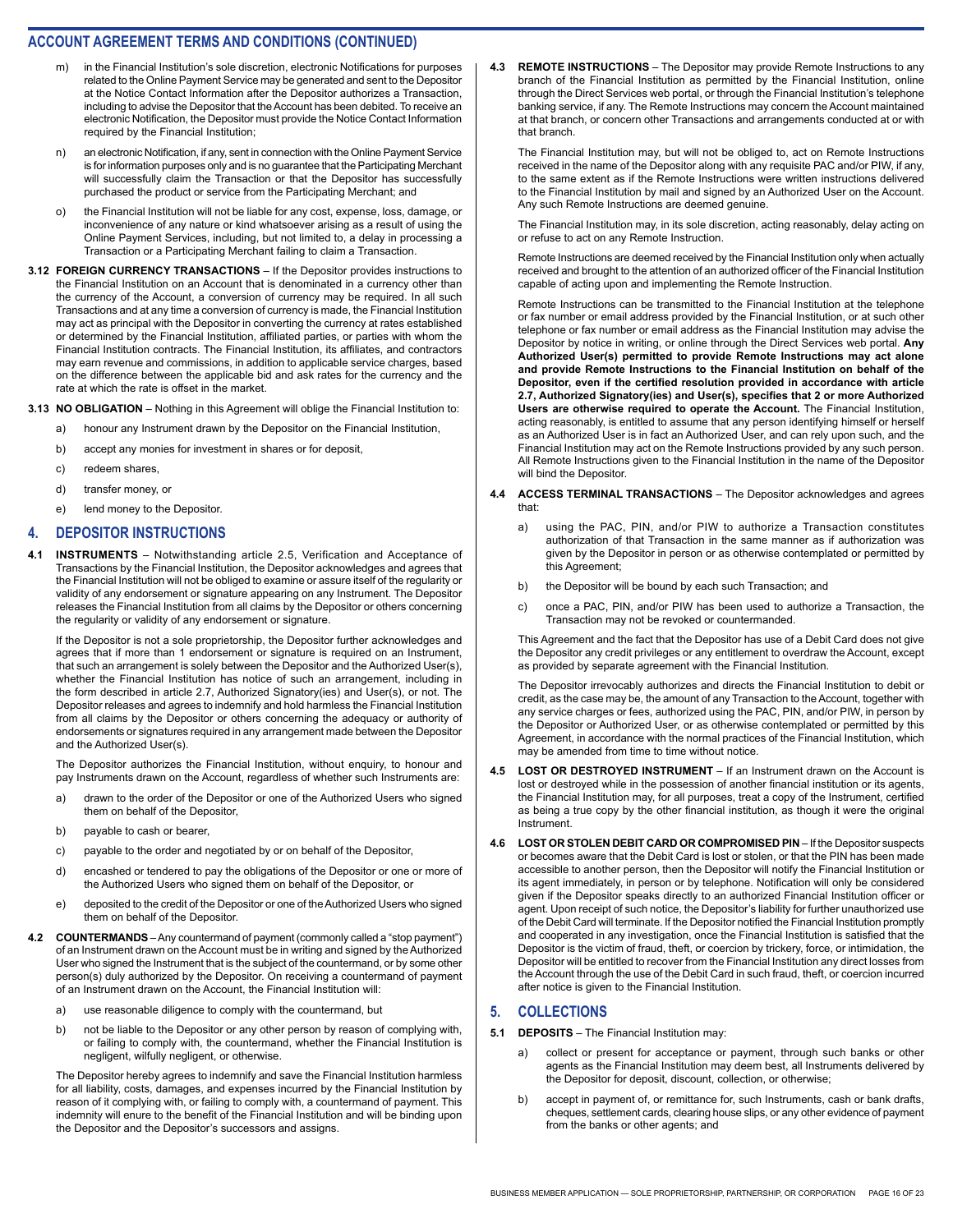c) place a hold on the proceeds of an Instrument presented by the Depositor until the Financial Institution accepts payment of, or remittance for, such Instrument.

Any deposit made on any day during which the Financial Institution is not open for business, or at any time during which the Financial Institution is not open for business, may be credited to the Account on the next business day of the Financial Institution.

The banks or other agents described in a) and b) above will be deemed the Depositor's agent and not the Financial Institution's agent.

The Financial Institution will not be liable for:

- d) any loss resulting from the acceptance of such evidence as a payment in lieu of cash,
- e) the failure of any bank or other financial institution or any agent to remit the same,
- f) the nonpayment of any cheque, bank draft, settlement card, clearing house slip, or any other evidence of payment accepted in payment or as a remittance from any other bank or agent, or
- g) the default, neglect, or mistakes of any such banks or agents.

The Financial Institution will be responsible only for the monies actually irrevocably received by the Financial Institution from such banks or agents and free of any Third Party claims.

- **5.2 HOLD ON ACCOUNTS OR TRANSACTIONS** The Financial Institution may place a hold on the Account if:
	- a) the Financial Institution becomes aware of suspicious or possible fraudulent or unauthorized Account activity that may cause a loss to the Depositor, the Financial Institution, Central 1, or an identifiable Third Party;
	- b) an issue arises as to who the proper signing authorities are on the Account; or
	- c) a claim is made by a Third Party to the funds in the Account which, in the Financial Institution's sole discretion, is potentially legitimate.

The Depositor authorizes the Financial Institution to make such inquiries and do such things, at the Depositor's expense, as the Financial Institution deems necessary to resolve any of the issues noted above, including applying, at the Depositor's expense, to a court of competent jurisdiction (a "Court") to pay funds into Court and/or seek directions from a Court. The Depositor agrees to indemnify the Financial Institution for any expense or cost incurred by the Financial Institution arising from the need to place a hold on the Account or Transactions, including but not limited to expenses incurred relating to an application to a Court. If the Depositor is requested and fails to do so, the Financial Institution may, in its sole discretion, close or place a hold on the Account, free of any responsibility or liability for unprocessed Transactions during such time. Any credit to the Account for any non-cash Instrument is provisional and subject to a hold or reversal unless the Financial Institution has received actual irrevocable payment, free of any Third Party claims.

- **5.3 RETURNED ITEMS** The Financial Institution is authorized to debit the Account with the amount of any Instrument that:
	- a) is not paid on presentation,
	- b) the Financial Institution has paid and is then called upon to refund,
	- c) may be dishonoured by nonacceptance or nonpayment,
	- d) is drawn on the account of a party that is bankrupt or insolvent,
	- e) the proceeds of which, through no fault of the Financial Institution, have been lost, stolen, or destroyed,
	- f) the proceeds of which, for any reason, the Financial Institution is unable to collect or withdraw,
	- g) has been cashed, negotiated, or credited to the Account but that has not been found good, or
	- h) is found to be forged, fraudulent, counterfeit, or unauthorized, regardless of whether or not the Instrument has cleared.

The Depositor further acknowledges and agrees to indemnify and save the Financial Institution harmless for all liability, costs, damages, and expenses incurred by the Financial Institution in connection with the foregoing, and authorizes the Financial Institution to debit the Account in respect of any such liability, costs, damages, and/or expenses. This indemnity will enure to the benefit of the Financial Institution and will be binding upon the Depositor and the Depositor's successors and assigns.

#### **5.4 OVERDRAFTS** – If:

- a) the Financial Institution honours an Instrument drawn by the Depositor on an Account and insufficient funds stand to the credit of that Account to pay the Instrument in full;
- b) an Instrument delivered by the Depositor to the Financial Institution for deposit, discount, collection, or otherwise is returned to the Financial Institution dishonoured, and insufficient funds stand to the credit of the Account to permit the Financial Institution to debit the full amount of the dishonoured Instrument; or
- c) the Financial Institution charges a fee, service charge, or other debit that the Financial Institution is authorized to charge to the Account, and if the funds standing to the credit of that Account are less than the amount charged to the Account;

then such event may, at the discretion of the Financial Institution, constitute:

- d) an application to redeem or transfer Financial Institution shares owned by the Depositor or to withdraw or transfer monies on deposit from an Account in the Depositor's name, to the extent that the funds standing to the credit of the particular Account are insufficient to pay the Instrument in full, or to permit the Financial Institution to charge the returned item or the fee, service charge, or debit to that Account; and
- e) an application for a loan to the extent that the shares or monies standing to the credit of the Account in the Depositor's name are insufficient to permit the payment or charging described in d) above.

If the Financial Institution grants a loan under e) above, the loan will be immediately due and payable forthwith without demand and the Depositor will pay interest on the balance of the loan at the Financial Institution's Overdraft Rate in effect from time to time.

The foregoing provisions do not give the Depositor any right to overdraw an Account or to authorize or permit anything, including a PAD or a Transaction authorized through a Debit Card, that would result in a negative balance in the Account. The Depositor agrees to indemnify the Financial Institution under article 7.3, Indemnity, e).

#### **6. ACCOUNT SECURITY AND RISK**

- **6.1 DEPOSITOR RIGHTS FOR INNOCENT BREACH** Subject to the provisions of this Agreement:
	- a) if the Authorized User did not reveal the PAC, PIN, and/or PIW to any other person, other than authorized Financial Institution agents or officers when required by the Financial Institution, or write it down or otherwise record it, and changed the PAC, PIN, and/or PIW when required by this Agreement, the Depositor will not be liable for any unauthorized use that occurs after the Financial Institution has received written notice from the Depositor that the PAC, PIN, and/or PIW may have become known to someone other than the Authorized User. The Financial Institution will not be considered to have received written notice until the Financial Institution gives the Depositor written acknowledgement of receipt of such notice; and
	- the Financial Institution will not otherwise be liable for any damages or other liabilities that the Depositor may incur by reason of the Financial Institution acting, or failing to act, on Remote Instructions given in the name of the Depositor, whether or not the Depositor or the Authorized User actually gave the Remote Instructions. The Financial Institution will not be liable for any damages or other liabilities that the Depositor may incur by reason of the Financial Institution acting, or failing to act, on no statement requests made in the name of the Depositor, whether or not the Depositor or the Authorized User actually gave the no statement request by Remote Instructions.
- **6.2 FRAUD PREVENTION AND DETECTION** The Depositor agrees to maintain appropriate security controls and procedures to prevent and detect thefts of Instruments, or losses due to fraud or forgery involving Instruments, or fraudulent or unauthorized Transactions.

The Depositor further agrees to diligently supervise and monitor the conduct and work of all agents and employees having any role in the preparation of the Depositor's Instruments, the Depositor's reconciliation of the statement of account for the Account, or other banking functions.

- **6.3 PROCEDURES FOR ADDRESSING UNAUTHORIZED TRANSACTIONS AND OTHER TRANSACTION PROBLEMS** – In the event of a problem with a Transaction or an unauthorized Transaction, the Depositor will report the issue immediately to the Financial Institution. The Financial Institution will investigate and respond to the issue on a timely basis. The Financial Institution will not unreasonably restrict the Depositor from the use of the Account subject to dispute, as long as it is reasonably evident that the Depositor or the Authorized User(s) did not cause or contribute to the problem or unauthorized Transaction, has fully cooperated with the investigation, and has complied with this Agreement. The Financial Institution will respond to reports of a problem or unauthorized Transaction within 10 business days and will, within a reasonable period of time thereafter, indicate what reimbursement, if any, will be made for any loss incurred by the Depositor. Reimbursement will be made for losses from a problem or unauthorized Transaction in this time frame provided that the Depositor has complied with this Agreement and on the balance of probabilities it is shown that the Depositor or the Authorized User(s) took all reasonable and required steps to:
	- a) protect the confidentiality of the PAC, PIN, and/or PIW as required by this Agreement;
	- b) use security safeguards to protect against and detect loss, theft, and unauthorized access as required by this Agreement; and
	- c) act immediately, upon receiving a Notification of, or becoming aware of, an unauthorized Transaction, to mitigate against further loss and report the issue to the Financial Institution.
- **6.4 DEBIT CARD CODE OF PRACTICE** This Agreement is drafted with due regard to the Canadian Code of Practice for Consumer Debit Card Services, a copy of which is available from the Financial Institution on request.

If the Depositor is not satisfied with the Financial Institution's response, the Financial Institution will provide the Depositor, upon request, with a written account of its investigation and the reason for its findings. If the Depositor is not satisfied, the issue will be referred for mediation to either a Financial Institution system dispute resolution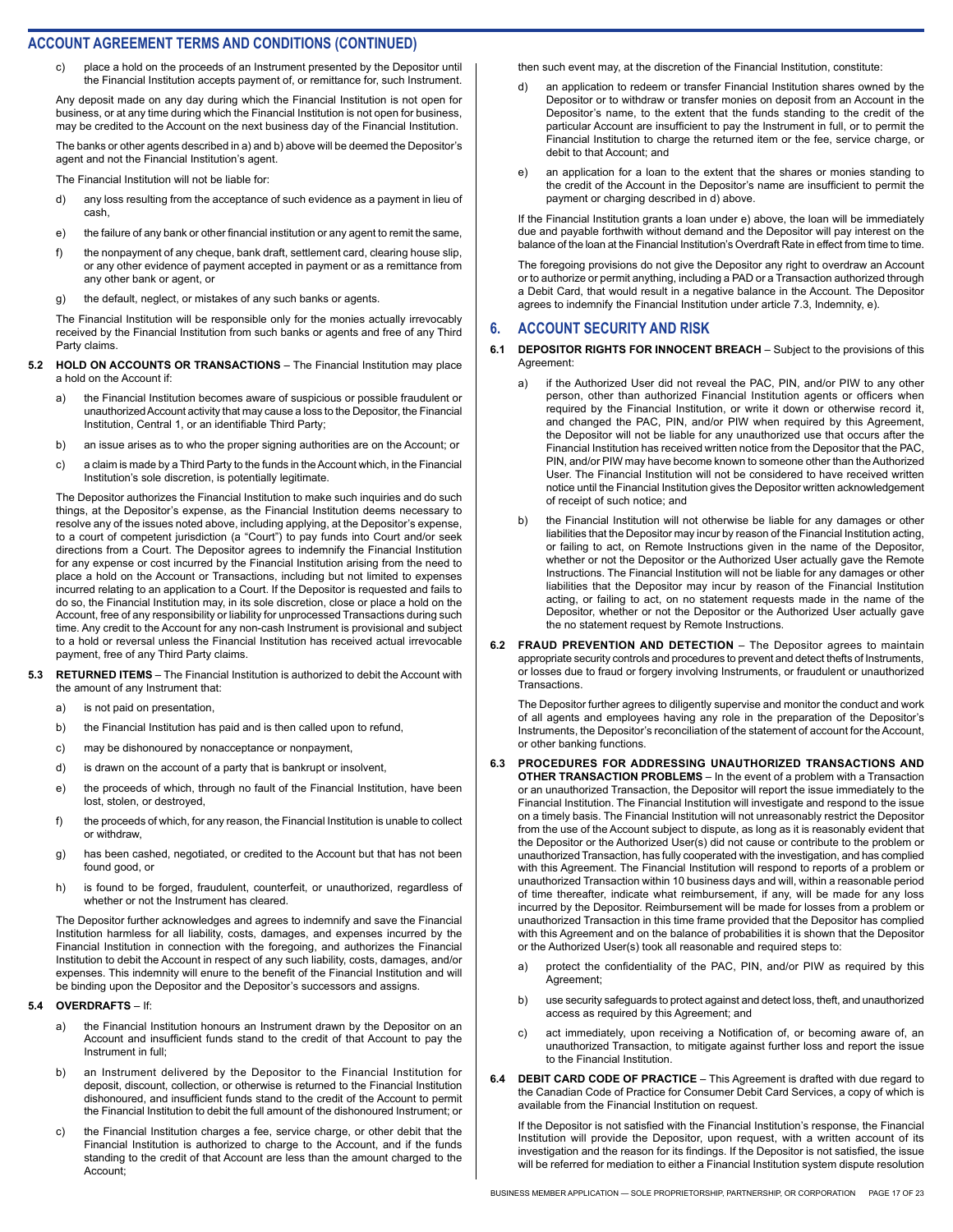service, or if no such service is available, to an external mediator if agreed between the Depositor and the Financial Institution. Neither the Financial Institution nor the Depositor will have the right to start court action until 30 days have passed since the problem was first raised with the Financial Institution.

Any dispute related to goods or services supplied in a Point-of-Sale Transaction is strictly between the Depositor and the Merchant, and the Depositor will raise no defence or claim against the Financial Institution.

- **6.5 ACCESS TERMINAL SECURITY** If Direct Services are made available through the Internet or a telephone service provider, the Depositor acknowledges that, although the Financial Institution uses security safeguards to protect against loss, theft, and unauthorized access, because of the nature of data transmission, security is not guaranteed and information is transmitted at the risk of the Depositor. The Depositor acknowledges and shall ensure that any private Access Terminal used by an Authorized User to access Direct Services is auto-locked by a password to prevent unauthorized use of the Access Terminal, has a current anti-Contaminant program and a firewall, and that it is the Depositor's responsibility to reduce the risk of Contaminants or online attacks and to comply with this provision. The Depositor further acknowledges that to reduce the risk of unauthorized access to the Account through the Access Terminal, the Authorized User will sign out of Direct Services and, where applicable, close the browser when finished using it. The Depositor further acknowledges that using public or shared computers and Access Terminals, or using Access Terminals in a public place or through an open WiFi or shared Bluetooth portal, to access Direct Services increases the risk of unauthorized access to the Account and will take all reasonable precautions to avoid such use or inadvertent disclosure of the PAC, PIN, and/or PIW.
- **6.6 PAC, PIN, AND PIW CONFIDENTIALITY** The Financial Institution can assign and/ or require the Depositor to select and use a PAC, PIN, and/or PIW in connection with this Agreement. The Depositor agrees to ensure that the Authorized User(s) keep the PAC, PIN, and PIW confidential and will only reveal them to authorized Financial Institution agents or officers when required by the Financial Institution. The Depositor agrees to ensure that the Authorized User(s) will not record the PAC, PIN, or PIW in any format or medium. The Depositor can change the PAC, PIN, or PIW at any time. The Depositor will advise the Authorized User(s) that the Authorized User(s) may, by notice in writing to the Financial Institution, change the PAC, PIN, or PIW at any time. The Depositor agrees to ensure that the Authorized User(s) change(s) the PAC, PIN, or PIW if and when required by the Financial Institution. The Depositor acknowledges that the PAC, PIN, and/or PIW must be changed if there is a change in the Authorized Users on the Account.

The Depositor is responsible for all use of the PAC, PIN, and/or PIW and for all Transactions on the Account.

The Depositor acknowledges that the Financial Institution may, from time to time, implement additional security measures, and the Depositor will comply with all instructions and procedures issued by the Financial Institution in respect of such security measures. The Depositor is aware of the risks of unsolicited email, telephone calls, and text message transmissions from persons purporting to be representatives of the Financial Institution. The Depositor agrees not to respond to such unsolicited communications and will only initiate communications with the Financial Institution either through the Financial Institution's Internet banking website or through the Financial Institution's published contact information as shown on the Financial Institution's website.

If the Authorized User discloses the PAC to a Third Party, and if the Financial Institution becomes aware of such disclosure, the Financial Institution may, in its sole discretion, waive the confidentiality requirements described in this article 6.6, PAC, PIN, and PIW Confidentiality, but only if such disclosure is for a reputable personal financial management service similar to that described in article 3.9, Personal Financial Management. Notwithstanding any such waiver, the Depositor acknowledges and agrees that the Depositor remains responsible for all use of the PAC by the Third Party.

- **6.7 EXCLUSION OF FINANCIAL INSTITUTION RESPONSIBILITY** The Financial Institution is not responsible for any loss or damage suffered or incurred by the Depositor except to the extent caused by the gross negligence or intentional or wilful misconduct of the Financial Institution, and in any such case the Financial Institution will not be liable for any indirect, special, consequential, or exemplary damages (including, but not limited to, loss of profits) regardless of the cause of action and even if the Financial Institution has been advised of the possibility of such damages. In no event will the Financial Institution be liable for any cost, loss, or damage (whether direct, indirect, special, or consequential) suffered by the Depositor that is caused by:
	- a) the actions of, or any failure to act by, the Depositor, or any Third Party (and no Third Party will be considered to be acting as an agent for the Financial Institution unless expressly authorized to do so);
	- b) the inaccuracies in, or inadequacies of, any information provided by the Depositor to the Financial Institution, including, but not limited to, any failed, duplicative, or erroneous transmission of Remote Instructions;
	- c) the failure by the Financial Institution to perform or fulfill any of its obligations to the Depositor, due to any cause beyond the Financial Institution's control; or
	- d) forged, unauthorized, or fraudulent use of services, or forged, unauthorized, or fraudulent instructions or Instruments, or material alteration to an instruction, including Remote Instructions.
- **6.8 RISKS AND DUTIES** Except for loss caused exclusively by the Financial Institution's gross negligence or intentional or wilful misconduct, and subject to the limitations of liability in this Agreement, the Depositor assumes all risk of loss due to the use of the Account, including, without limitation, the risk of Third Party fraud. The Depositor further agrees that it will notify the Financial Institution immediately
	- a) of any suspected or actual misuse or unauthorized use of the PAC, PIN, and/or PIW; or
	- b) if the PAC, PIN, and/or PIW becomes known to anyone other than the Authorized User(s); and
	- c) if the Depositor receives Notification of any Transaction affecting the Account that alerts the Depositor of Account activity that was not authorized by them.

The Depositor or the Authorized User, as applicable, will change the PAC, PIN, and/or PIW if either of the notification requirements above in a) or b) arises.

The notification requirement above in b) does not apply if the Authorized User has disclosed the PAC to a Third Party for a personal financial management service similar to that described in article 3.9, Personal Financial Management.

The Depositor acknowledges that the Depositor is responsible for all use made of the PAC, PIN, and/or PIW and that the Financial Institution is not liable for the Depositor's failure to comply with any part of this Agreement. The Depositor is liable for all authorized and unauthorized use, including all Transactions. The Depositor is also liable for all fraudulent or worthless deposits made into the Account. Without limiting the generality of the foregoing, the Depositor expressly acknowledges and agrees that the Depositor shall be bound by and liable for any use of the PAC, PIN, and/or PIW by a member of any Authorized User's household.

The Financial Institution will not be liable to the Depositor for any action or failure to act of a Merchant or refusal by a Merchant to honour the Debit Card, whether or not such failure or refusal is the result of any error or malfunction of a device used to authorize the use of the Debit Card for a Point-of-Sale Transaction.

Except for direct losses, subject to the restrictions in this Agreement, resulting from circumstances beyond the Depositor's control such as technical problems and unauthorized use of the Debit Card and PIN, the Financial Institution will not be liable for any loss, damage, or injury arising from the use of ATMs or Point-of-Sale terminals or from any mechanical or operational failure of any such devices, and the Depositor releases the Financial Institution from liability for any such loss, damage, or injury. In the event of alteration of the Account balance due to technical problems, card issuer errors, and system malfunctions, the Depositor will be liable only to the extent of any benefit the Depositor has received, and will be entitled to recover from the Financial Institution any direct losses the Depositor may have suffered.

The Depositor will instruct the Authorized User(s) not to use their Debit Card and PIN for any unlawful purpose, including the purchase of goods and services prohibited by local law applicable in the Depositor's jurisdiction.

The Depositor is liable for all transfers to linked accounts. The Depositor bears all risk for all such Transactions.

Where the Depositor knows of facts that give rise or ought to give rise to suspicion that any Transactions, instructions in respect of the Account, or Instruments deposited to the Account are fraudulent, unauthorized, counterfeit, or induced through or in any way tainted by fraud or unlawful conduct, or otherwise likely to be returned to the Financial Institution or found invalid for any reason, the Depositor has a duty to make reasonable inquiries of proper parties into such Transactions, instructions, or Instruments, as the case may be, to determine whether they are valid authorized Transactions, instructions, or Instruments, as the case may be, before negotiating or, alternatively, accessing any funds derived from such Transactions, instructions, or Instruments, and to disclose to the Financial Institution, the Depositor's suspicion and the facts upon which the Depositor's suspicion is based ("Suspicious Circumstances").

The Financial Institution may, in its sole discretion, investigate any Suspicious Circumstances disclosed by the Depositor, but the Financial Institution does not owe the Depositor any obligation to undertake its own investigation of Suspicious Circumstances. The Financial Institution may place a hold on all or some of the Accounts pending investigation of any improper use of any Account. Any hold imposed by the Financial Institution pursuant to any of the terms of this Agreement, or investigation undertaken by the Financial Institution, is imposed or undertaken by the Financial Institution at the Financial Institution's sole discretion and for the Financial Institution's sole benefit.

Release of a hold by the Financial Institution is not a confirmation that a Transaction, instruction, or Instrument is in fact good and may not be relied upon as such by the Depositor. If, to the satisfaction of the Financial Institution, any improper use is established, the Financial Institution can withdraw or suspend operation of the Account without notice.

Any monies or Instruments placed in an envelope or deposit bag and placed by an Authorized User in the night depository will be at the Depositor's risk until the monies or Instruments are actually entered or recorded as a deposit to the credit of the Account. The Financial Institution is not responsible for or under any obligation to account for any lost or destroyed monies or Instruments which an Authorized User may place in the night depository, even if the loss or destruction is the result of the Financial Institution's negligence or that of the authorized Financial Institution officers.

The Depositor acknowledges that the Depositor bears all risks related to the use of Facsimile Signatures.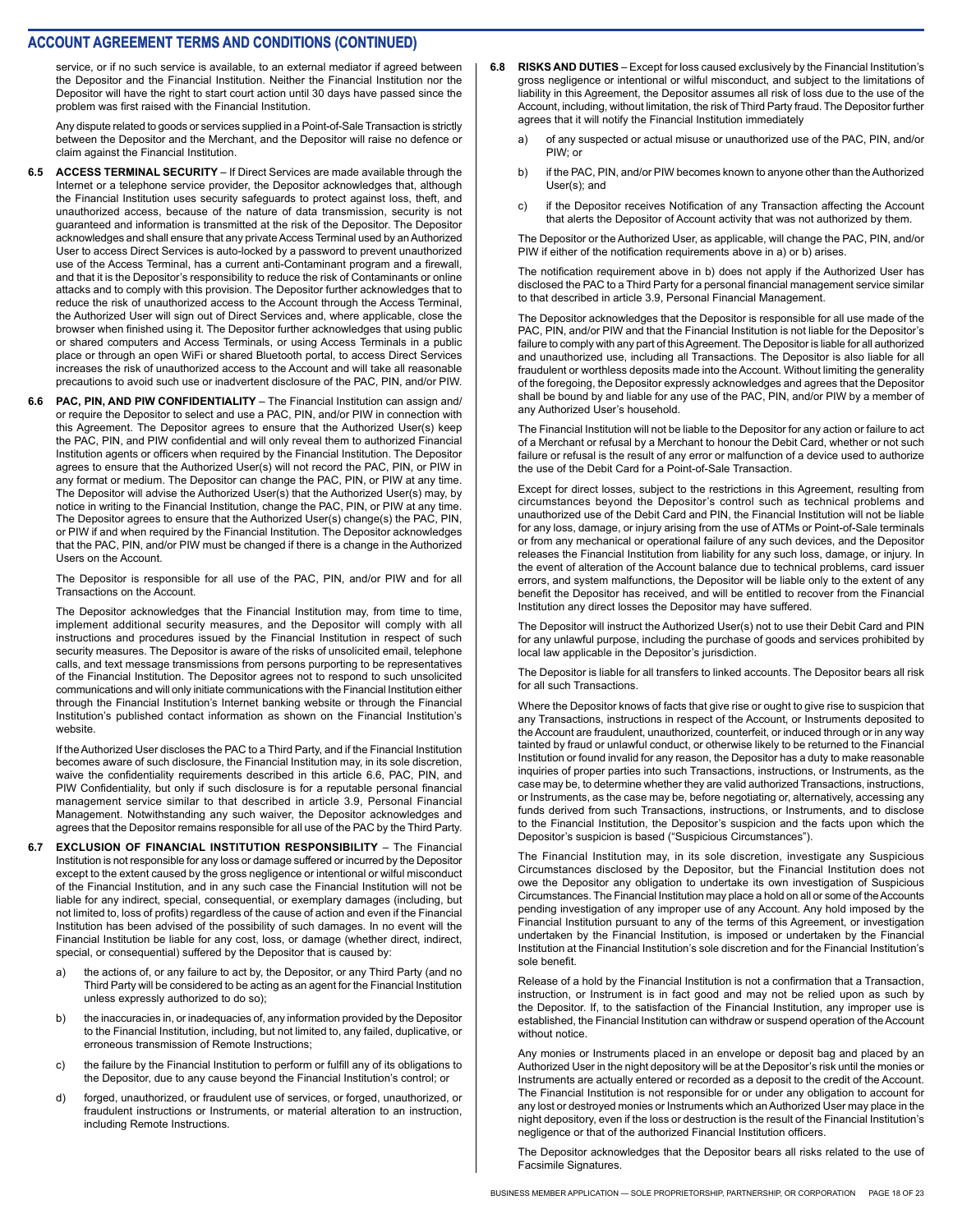**6.9 FINANCIAL INSTITUTION RECORDS** – The Financial Institution's records of all Transactions will be deemed to be correct and will be conclusive and binding on the Depositor. All Transactions will appear on the regular statement of account for the Account.

If the Depositor believes or suspects that the records of the Financial Institution contain an error or omission, or reflect unauthorized Account activity, the Depositor must give immediate written notice to the Financial Institution, and in any event, must do so within the time provided in this Agreement.

A copy of any fax or email message or other Remote Instructions or the Financial Institution's notes of any Remote Instructions given by telephone may be entered into evidence in any court proceedings as if it were an original document signed on behalf of the Depositor. The Depositor will not object to the admission of the Financial Institution's or Central 1's records as evidence in any legal proceeding on the grounds that such records are not originals, are not in writing, are hearsay, or are documents containing information extracted from a computer, and all such records will be conclusive evidence of the Remote Instructions in the absence of documentary recorded evidence to the contrary.

In the absence of evidence to the contrary, the records of the Financial Institution are conclusive for all purposes, including litigation, in respect of any other matter or thing relating to the state of the Accounts between the Depositor and the Financial Institution in respect of any Transaction.

**6.10 LIABILITY FOR ERRORS AND OMISSIONS** – If the Financial Institution makes an error or omission in recording or processing any Transaction, the Financial Institution is only liable for the amount of the error or omission if the Depositor has not caused or contributed to the error or omission in any way, has complied with this Agreement, has given written notice to the Financial Institution within the time provided in this Agreement, and to the extent the liability is not otherwise excluded by this Agreement.

If the Depositor has given such notice, the Financial Institution's maximum liability is limited to the amount of the error or omission. In no event will the Financial Institution be liable for any delay, inconvenience, cost, loss, or damage (whether direct, special, indirect, exemplary, or consequential) whatsoever caused by, or arising from, any such error or omission.

#### **7. THIRD PARTIES**

- **7.1 LINKS** If Direct Services are made available through the Internet, the Financial Institution's website may provide links to other websites, including those of Third Parties who may also provide services to the Depositor. The Depositor acknowledges that all those other websites and Third Party services are independent from the Financial Institution's and may be subject to separate agreements that govern their use. The Financial Institution and Central 1 have no liability for those other websites or their contents or the use of Third Party services. Links are provided for convenience only, and the Depositor assumes all risk resulting from accessing or using such other websites or Third Party services.
- **7.2 SERVICES** The Financial Institution and Central 1 may, from time to time, make services provided by Third Parties available through Direct Services or the Financial Institution's website. The Depositor acknowledges and agrees that:
	- a) the Financial Institution and Central 1 make the services of Third Parties available through Direct Services or the Financial Institution's website for the convenience of Depositors. The services are provided by the Third Party and not the Financial Institution or Central 1. The Depositor's relationship with the Third Party shall be a separate relationship, independent of the relationship between the Depositor and the Financial Institution and Central 1, and such a relationship is outside the control of the Financial Institution and Central 1;
	- b) the Financial Institution and Central 1 make no representation or warranty to the Depositor with respect to any services provided by a Third Party even though those services may be accessed by the Depositor through Direct Services or the Financial Institution's website;
	- c) the Depositor assumes all risks associated with accessing or using the services of Third Parties;
	- d) the Financial Institution and Central 1 have no responsibility or liability to the Depositor in respect of services provided by a Third Party;
	- e) any dispute that relates to services provided by a Third Party is strictly between the Depositor and the Third Party, and the Depositor will raise no defence or claim against the Financial Institution and/or Central 1; and
	- f) the *Proceeds of Crime (Money Laundering) and Terrorist Financing Act* and *Regulations* may apply to the services provided by Third Parties and that the Third Parties may, from time to time, adopt policies and procedures to address the reporting, record-keeping, client identification, and ongoing monitoring requirements of that legislation.
- **7.3 INDEMNITY** The Depositor agrees to indemnify and hold the Financial Institution and its service providers and Central 1 and all of their connected parties, including, without limitation, their respective agents, directors, officers, employees, affiliates, and licensees (collectively, the "Indemnified Parties") harmless from and against any and all liabilities and costs, including, without limitation, reasonable legal fees and expenses incurred by the Indemnified Parties in connection with any claim or demand arising out of or connected to the Depositor's use of the Account. Depositors must assist and

cooperate as fully as reasonably required by the Indemnified Parties in the defense of any such claim or demand. The disclaimers, liability exclusions, liability limitations, and indemnity provisions in this Agreement survive indefinitely after the termination of this Agreement and apply to the extent permitted by law. Without limiting the foregoing, the Depositor will indemnify and save the Indemnified Parties harmless from and against all liability, costs, loss, expenses, and damages, including direct, indirect, and consequential, incurred by the Indemnified Parties as a result of:

- a) the Financial Institution treating a Facsimile Signature of an Authorized User and/or Authorized Signatory as an original and genuine signature,
- b) any of the Indemnified Parties making the Account available to the Depositor,
- c) any of the Indemnified Parties acting upon, or refusing to act upon, Remote **Instructions**
- d) any of the Indemnified Parties acting upon, or refusing to act upon, no statement requests made by the Depositor,
- e) any Transaction that results in a negative balance in the Account, or
- f) the consequences of any Transaction authorized by the Depositor.

This indemnity will enure to the benefit of the Indemnified Parties and will be binding upon the Depositor and the Depositor's successors and assigns and shall survive the termination of this Agreement for any act or omission prior to termination as gives rise to an indemnified claim, even if notice is received after termination.

#### **8. ACCOUNT RECORDS**

- **8.1 PAPER STATEMENTS** Unless the Depositor requests the Financial Institution to hold the Depositor's statement of account for the Account for pick up by the Depositor, or appoints in writing an agent to pick up the statement of account for the Account, or consents to the statement of account for the Account being made available electronically, or requests no statement of account for the Account to be sent by the Financial Institution, the Financial Institution will mail such statement of account for the Account to the Depositor at the address the Depositor last gave in writing. It is the Depositor's responsibility to notify the Financial Institution immediately of any change in the Depositor's address.
- **8.2 NO PAPER STATEMENT ACKNOWLEDGEMENT** If, at the request of the Depositor, the Financial Institution agrees to cease printing and mailing statements of account for the Account to the Depositor, the Depositor acknowledges and agrees that the Depositor will be responsible to obtain (whether from the Financial Institution or using Direct Services) and review, after the end of each calendar month, a statement of account for the Account.
- **8.3 COMPLIANCE WITH NOTIFICATION DATE** The Depositor will be responsible to obtain (whether from the Financial Institution or using Direct Services) and review, after the end of each calendar month, a statement of the activity in the Account, and will, by the end of the following calendar month (the "Notification Date"), notify the Financial Institution of any errors, irregularities, omissions, or unauthorized Transactions of any type in that account record or in any Instruments or other items, or of any forgeries, fraudulent or unauthorized Transactions of any type, and any debits wrongly made to the Account.

Notwithstanding any other provision of this Agreement, after the Notification Date (except as to any errors, irregularities, omissions, or unauthorized Transactions of any type of which the Depositor has notified the Financial Institution in writing on or before the Notification Date), the Depositor agrees that:

- a) the amount of the balances shown on the last day of the calendar month is correct and binding on the Depositor subject to the right of the Financial Institution to make reversals in accordance with this Agreement;
- b) all amounts charged to the Account are valid:
- c) the Depositor is not entitled to be credited with any amount not shown on the statement of account for the Account for that calendar month;
- d) the Depositor has verified the validity of any Instruments and instructions; and
- e) the use of any service shown is correct.
- **8.4 DEPOSITOR ACKNOWLEDGEMENT** The Depositor acknowledges that:
	- a) notwithstanding that an Instrument may be provisionally posted to the Account, it is not considered processed until it has been honoured and irrevocably collected by the Financial Institution and the time for return by any process of law has expired. The credit represented by an Instrument that is not honoured and collected, or is charged back or tainted by fraud, may be reversed from the Account notwithstanding any provisional posting. The statement of account for the Account will be modified accordingly; and
	- b) notwithstanding that a deposit or other credit may be provisionally posted to the Account, it is not considered processed until it has been verified and accepted by the Financial Institution. A deposit or other credit that is not verified and accepted may be reversed from the Account notwithstanding any provisional posting. The statement of account for the Account will be modified accordingly.
- **8.5 PAD REIMBURSEMENT** Despite article 8.3, Compliance with Notification Date, if the Depositor has authorized PADs to be issued against any of the Accounts, the Depositor acknowledges that the Rules provide that, under specified conditions, claims for reimbursement of PADs may be made and: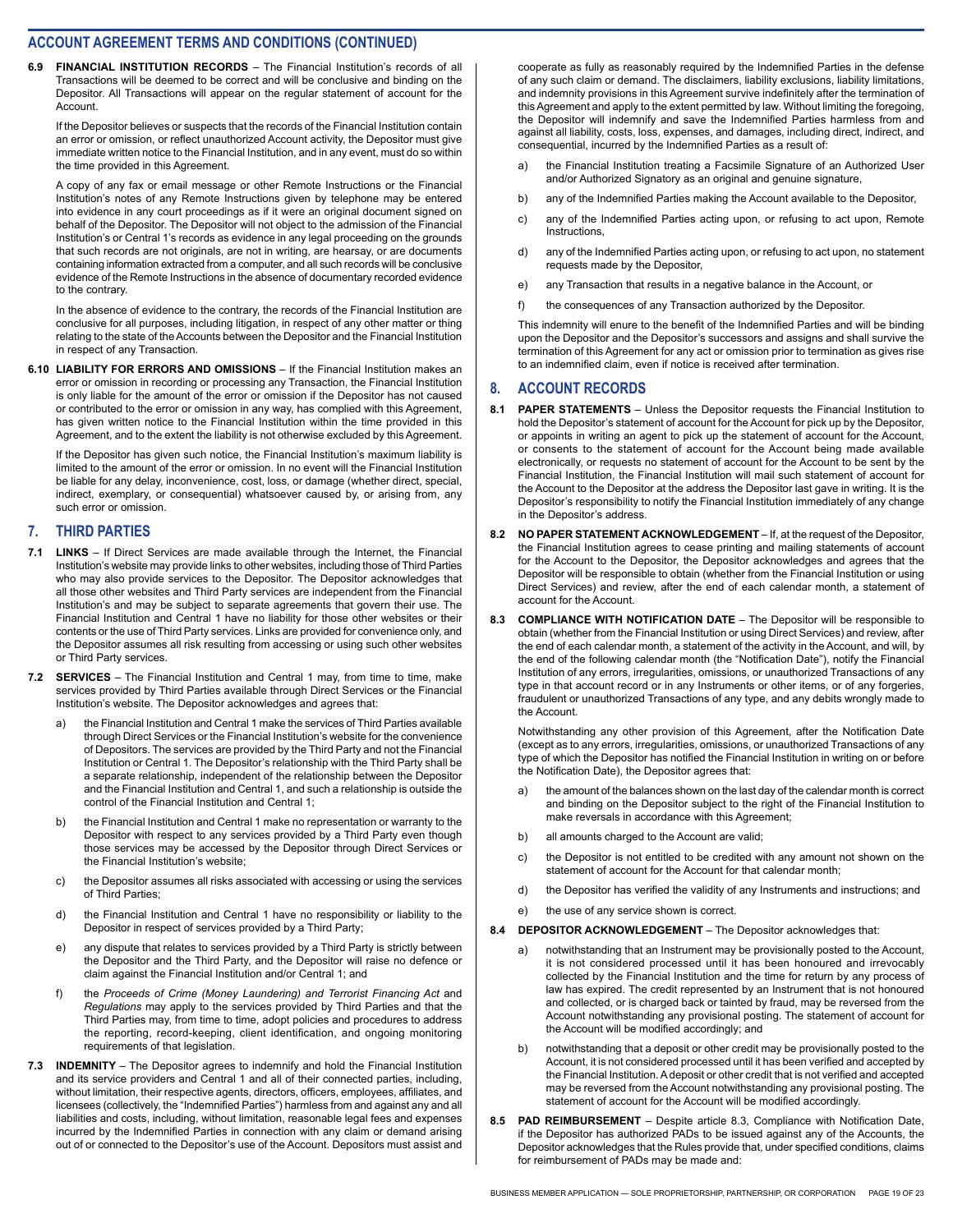- where the purpose of the PAD was for payment of consumer goods and services, the time period for making such a claim is 90 calendar days from the date of debiting; and
- b) where the purpose of the PAD was for payment of goods and services related to commercial activities of the Depositor, the time period for making such a claim is 10 business days from the date of debiting.

Claims must be made in writing to the Financial Institution within the specified time period and in compliance with the Rules, as amended from time to time.

The Depositor further acknowledges that:

- c) the Depositor may not receive the statement of account for the Account before the 10 business-day period expires and the Financial Institution is not obliged to otherwise notify the Depositor of PADs debited to the Account; and
- d) after the 10 business-day period expires, and whether or not the Depositor has been notified of the PAD being debited to the Account, the Depositor must resolve any dispute directly with the payee – the Financial Institution will not be required to reimburse the Depositor for the amount of such PAD, notwithstanding any other provision of this Agreement.

The Depositor is responsible for PADs authorized by it, and agrees:

- to release and discharge the Financial Institution from any and all claims and demands (except claims for reimbursement made within the 10 business-day period) in respect of PADs issued against the Account; and
- f) to indemnify and save the Financial Institution harmless, from and against, all liability, cost, damages, and expenses incurred by the Financial Institution in connection therewith. The above indemnity enures to the benefit of the Financial Institution and will be binding upon the Depositor and the Depositor's successors and assigns.
- **8.6 ACCOUNT STATEMENTS AND TRANSACTION VERIFICATION** The Depositor shall be deemed to have received a statement of account for the Account each time the Depositor uses Direct Services and each time the Depositor obtains an Account balance through any ATM or Access Terminal or conducts a Point-of-Sale Transaction. The Depositor shall also be deemed to have received and reviewed a statement of account for the Account at least monthly no later than the 21st day of the month following the preceding month, whether actually issued by the Financial Institution or whether the Depositor actually receives one or not.

The Depositor agrees to examine every statement of account for the Account as soon as the Depositor receives it or is deemed to have received it. The Depositor shall immediately, and in any event no later than 30 days after receiving or being deemed to have received a statement of account for the Account, give notice to the Financial Institution of any errors, omissions, or irregularities, including any fraud or unauthorized activity, included in or preceding each such statement of account for the Account. Unless objected to in writing within 30 days of the date on which the statement of account for the Account is received or is deemed to have been received by the Depositor, the Depositor agrees that the Financial Institution's records are conclusive evidence of the Depositor's dealings with the Financial Institution regarding the Depositor's Account and are correct, complete, authorized, and binding upon the Depositor, and the Financial Institution will be released from all responsibility for Account activity preceding the statement of account for the Account.

After the expiration of the 30-day period (except for errors or irregularities identified by notice in writing to the Financial Institution before the 30 days expire), the Depositor may not claim for any purpose that any entry on the statement of account for the Account is incorrect and will have no claim against the Financial Institution for reimbursement relating to any entry, even if the entry is unauthorized or fraudulent or is based upon an Instrument or instruction that is forged, unauthorized, or fraudulent.

Nothing in this article limits in any way the rights of the Financial Institution under this Agreement including, without limitation, the rights of the Financial Institution under article 2.6, Noting or Protesting, article 5.1, Deposits, and article 5.3, Returned Items.

**8.7 RECORDS AND CHEQUE IMAGING** – The Financial Institution will determine, in its sole discretion, whether Instruments and other items will be returned to the Depositor with the statement of account for the Account.

If the Financial Institution implements an imaging program, the Financial Institution will determine, in its sole discretion, whether copies of images of Instruments and other items will be provided for the statement of account for the Account. The Depositor acknowledges that copies of images of Instruments and other items may be provided before the Financial Institution has determined whether the Instrument or other item will be honoured or accepted and agrees that copies of images of Instruments and other items are made available by the Financial Institution as a service to the Depositor and that the provision of copies of images of Instruments and other items does not mean that the Transaction has been processed or in any way oblige the Financial Institution to honour or accept the Instrument or other item.

The Depositor acknowledges that if the Financial Institution adopts an imaging program, the physical Instruments and other items may be destroyed. If the Financial Institution has implemented an imaging program and determines not to include copies of images of Instruments and other items with the statement of account for the Account, the Financial Institution will ensure that copies of images can be made available to the Depositor upon request for at least 5 years following the date of the statement of account for the Account on which the Instrument or other item appears, subject to payment of the service charges established by the Financial Institution from time to time.

**8.8 VIEWING DOCUMENTS** – The Financial Institution may, in connection with Direct Services, permit the Authorized User to view and print images of documents. The Depositor acknowledges and agrees that such images are made available by the Financial Institution as a service to the Depositor and the provision of such images does not in any way oblige the Financial Institution to permit the Authorized User to view and print images of documents.

#### **9. OPERATION OF THE ACCOUNT**

- **9.1 MODIFICATION OF AGREEMENT** The Financial Institution may, in its sole discretion, amend the terms and conditions of this Agreement as it relates to the Depositor's future use of the Account from time to time, for any reason, without any liability to the Depositor or any other person. The Financial Institution may provide notice of a change to this Agreement by sending notice to the Depositor's last known Notice Contact Information, by posting notice at the Financial Institution's premises, by personal delivery, or by any other means the Financial Institution, acting reasonably, considers appropriate to bring the modification to the attention of the Depositor. The Depositor is responsible for regularly reviewing the terms and conditions of this Agreement. If the Depositor uses the Account after the effective date of an amendment to this Agreement, it will mean that the Depositor agrees to the amendment and adopts and is bound by the newer version of this Agreement. The Depositor may not change, supplement, or amend this Agreement by any means.
- **9.2 TERMINATION** This Agreement may be terminated by either the Financial Institution or the Depositor on not less than 1 business day's prior written notice.

The Depositor shall not, and shall ensure that each Authorized User does not:

- a) use the Account and/or Third Party services for an illegal, fraudulent, or defamatory purpose, and
- b) take steps, or cause, or permit anything to be done that could undermine the security or integrity of the Account and/or Third Party services (including activities that threaten to harm or cause harm to any other participant in the provision, utilization, or support of the Account and/or Third Party services).

In the event of a breach of the provisions of a) or b), the Account or any service provided by a Third Party may be suspended or terminated.

Notwithstanding the above, the Depositor acknowledges and agrees that the Financial Institution may, in its sole discretion, at any time or for any reason, restrict, suspend, or terminate the Depositor's Account privileges on not less than 1 business day's prior written notice. The Depositor acknowledges and agrees to indemnify and save harmless the Financial Institution from and against any and all damages, costs, expenses, and liability arising or incurred by the Financial Institution as a result of any use of the Account by an Authorized User that:

- c) is inconsistent with a restriction imposed on the use of the Account by the Financial Institution and communicated to the Depositor, or
- d) takes place following the suspension or termination of service privileges by the Financial Institution.

The Depositor will immediately return all Debit Cards issued to it or to the Authorized User(s) upon:

- e) ceasing to be a member of the Financial Institution,
- f) termination of this Agreement,
- g) termination of Debit Card privileges, or
- h) otherwise upon request by the Financial Institution.

The Depositor will be responsible for paying all legal fees and expenses (on a solicitor and own client basis) incurred by the Financial Institution in terminating the Account.

The Depositor's insolvency, bankruptcy, dissolution, or death will constitute an automatic revocation of the privileges associated with the Account.

If the Financial Institution gives the Depositor notice of termination, the Depositor will immediately cease using the Night Deposit Service, return all access keys, and reimburse the Financial Institution for any loss or damage to the keys or other facilities provided by the Financial Institution.

Any notice of termination shall not release the Depositor from any obligations incurred under this Agreement prior to its termination.

**9.3 NOTICES** – Any notice required or permitted to be given to the Financial Institution in connection with this Agreement must be in writing and must be addressed and delivered to the Financial Institution at the address or fax number set forth in the Account Documentation. Any notice required or permitted to be given to the Depositor in connection with this Agreement may be given to the Depositor by delivering a written notice to the last known Notice Contact Information, or, except as to confidential financial information specific to the Depositor, by posting notice at the Financial Institution's premises or on the Financial Institution's website, or by any other means the Financial Institution, acting reasonably, considers appropriate to bring the notice to the attention of the Depositor.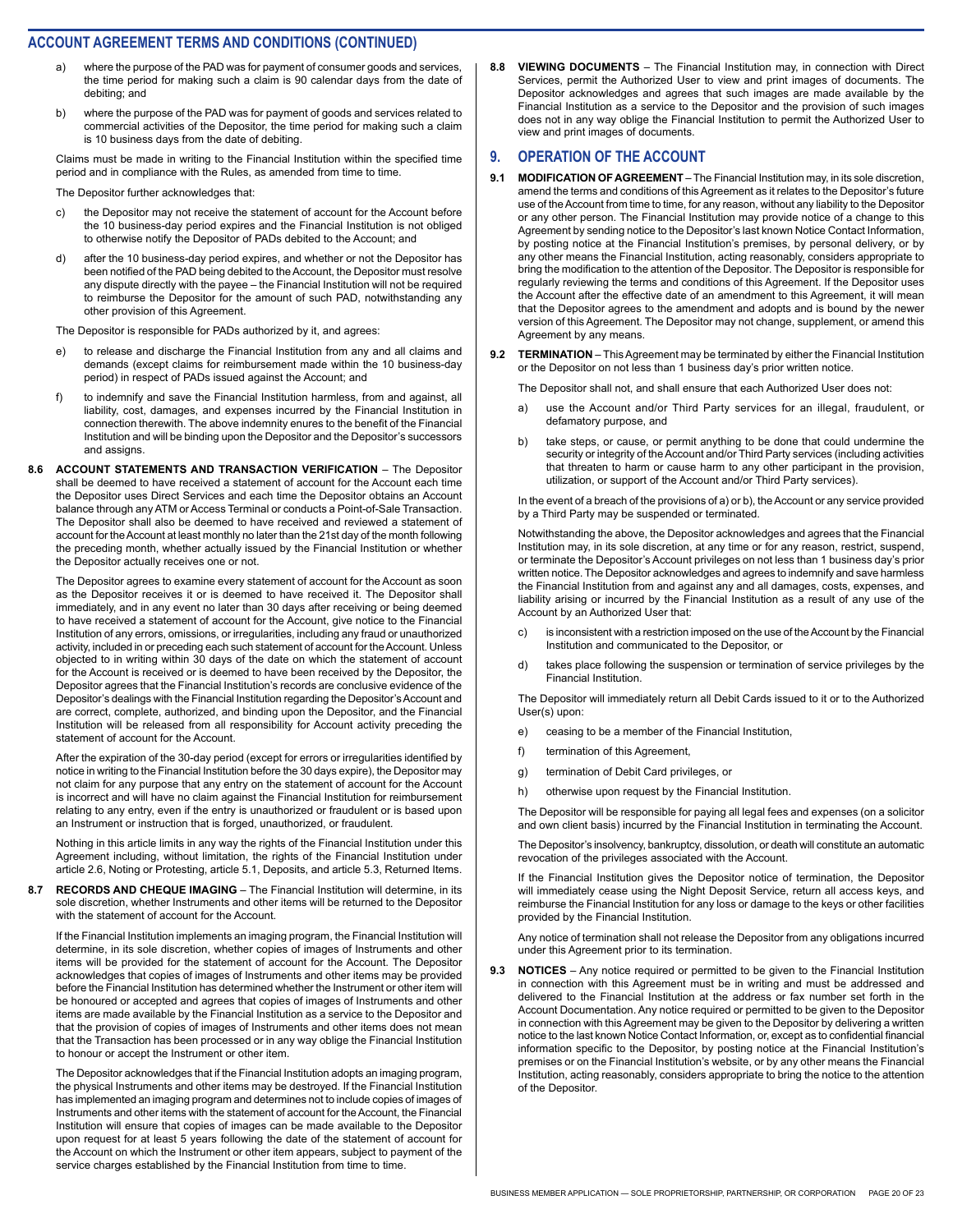- **9.4 ELECTRONIC EXECUTION** This Agreement may be executed electronically. Use of the Account shall be deemed to be acceptance of these terms and conditions as of the date of first use, or in the case of a modification of this Agreement, acceptance of the modified terms and conditions.
- **9.5 PROCEEDS OF CRIME LEGISLATION** The Depositor acknowledges that the *Proceeds of Crime (Money Laundering) and Terrorist Financing Act* and *Regulations*  apply to the operation of the Account and that the Financial Institution will, from time to time, adopt policies and procedures to address the reporting, record-keeping, client identification, and ongoing monitoring requirements of that legislation. The Depositor agrees, and shall ensure that the Authorized User(s) agrees, to abide by and comply with all such laws and procedures.
- **9.6 OTHER CLAIMS ON THE ACCOUNT** If the Financial Institution receives notice of a possible claim against, or interest in, any of the Accounts under any court order, statutory demand, or under applicable family, domestic relations, matrimonial property, or similar legislation, a marriage agreement, or a separation agreement, the Financial Institution may refuse to permit the Depositor to have any dealings with any of the Accounts, even if funds stand to the credit in any such Account. The Financial Institution will not be liable for any loss or damage resulting from any refusal by the Financial Institution under this article.
- **9.7 APPLICABLE LAW** This Agreement is governed by the laws of the province of the Account, or if more than 1 Account, then the jurisdiction of incorporation of the Financial Institution and the federal laws of Canada applicable therein, excluding any rules of private international law or the conflict of laws which would lead to the application of any other laws.
- **9.8 ENUREMENT** This Agreement will take effect and continue for the benefit of and be binding upon each of the Financial Institution and the Depositor and their successors and assigns.
- **9.9 SEVERABILITY** This Agreement will be enforced to the fullest extent permitted by applicable law. If for any reason any provision of this Agreement is held to be invalid or unenforceable to any extent, then:
	- a) the offending portion of the provision shall be expunged and the remainder of such provision will be interpreted, construed, or reformed to the extent reasonably required to render the same valid, enforceable, and consistent with the original intent underlying such provision; and
	- b) such invalidity or unenforceability will not affect any other provision of this Agreement.
- **9.10 NO WAIVER** No waiver by the Financial Institution of any breach of or default under this Agreement shall be deemed to be a waiver of any preceding or subsequent breach or default. The Financial Institution may, without notice, require strict adherence to the terms and conditions of this Agreement, despite any prior indulgence granted to or acquiesced in by the Financial Institution.
- **9.11 CHOICE OF LANGUAGE** It is the express wish of the parties that this Agreement and any related documents be drawn up and if execution is required, to be executed in English. Les parties conviennent que la présente convention et tous les documents s'y rattachant soient rédigés et signés en anglais.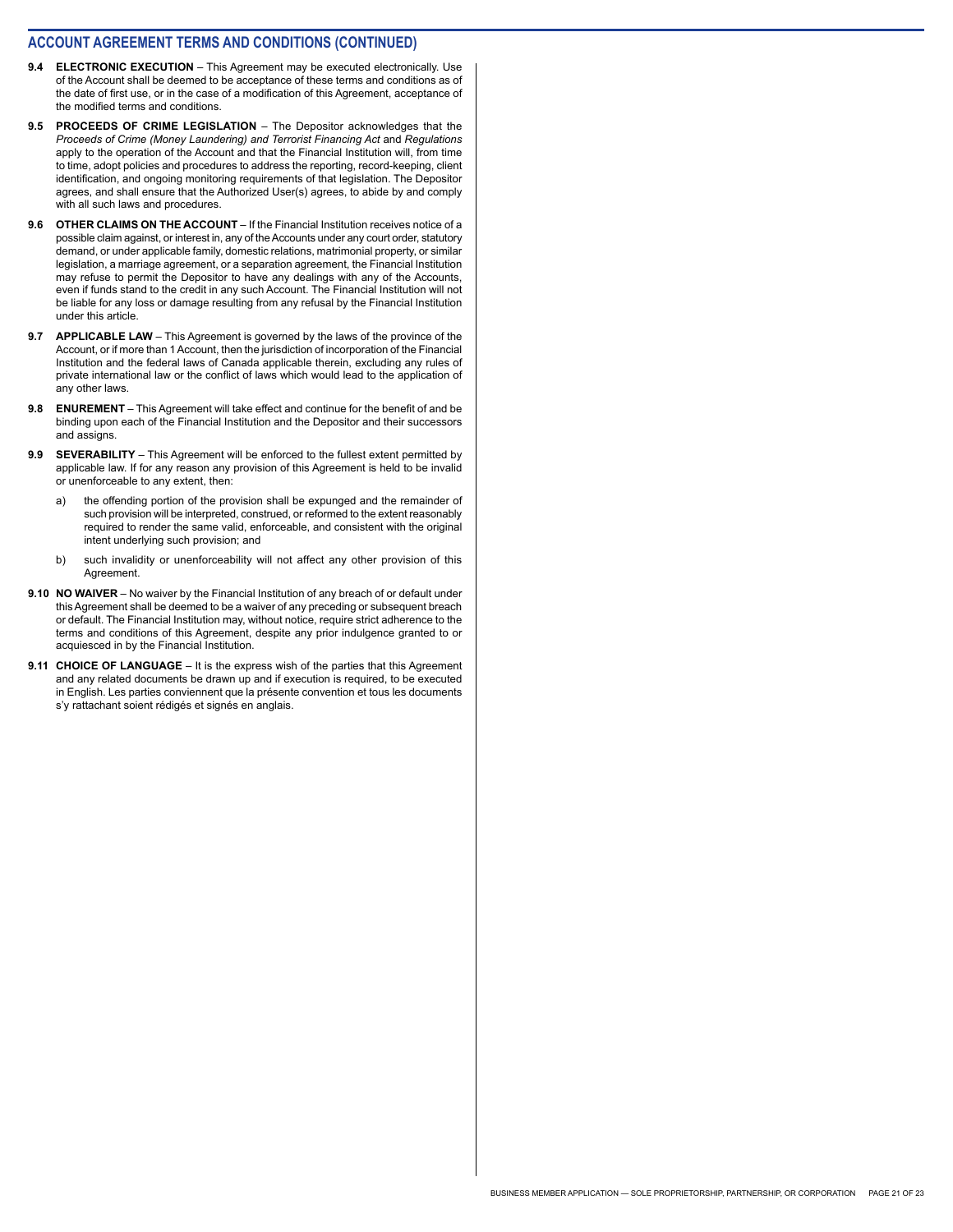#### **PFM SCHEDULE FOR CONSENT AND DISCLOSURE FOR PFM SERVICE ("PFM SPECIAL TERMS")**

**1. ACCEPTANCE OF PFM SERVICE SPECIAL TERMS** – The Depositor acknowledges, and shall ensure that the Authorized User acknowledges, their acceptance of these PFM Special Terms such that they form and are part of the Agreement. The Financial Institution does not offer Direct Services other than in accordance with these terms and conditions.

If there is more than one Depositor or Authorized User in respect of the Account, or multiple holders of the External Account, the Depositor expressly accepting these terms hereby warrants and represents to the Financial Institution that such Depositor has the lawful, express, and actual authority of all other Depositors and Authorized Users on the Account, or holders and authorized users of the External Account, and each of them:

- (i) to consent to the use of all and each of the Depositors' and Authorized Users' personal information for purposes of the provision and use of PFM Services; and
- (ii) to acknowledge, accept and agree to be bound by the terms of the Agreement and these PFM Special Terms, including Schedule I to the PFM Special Terms, so as to form a valid and binding agreement as between all of the Depositors and the Financial Institution.

The Depositor expressly accepting these terms does so on behalf of all of the Depositors and Authorized Users and understands that these representations and warranties, and acceptance of these terms, will be relied upon by the Financial Institution in providing PFM Services. The Depositor expressly accepting these terms understands that if these representations and warranties are untrue it may cause loss, harm and damage to the Financial Institution for which that Depositor is responsible. The Depositor expressly accepting these terms hereby agrees to indemnify and hold harmless the Financial Institution from any loss, damage, costs, including reasonable legal fees, claims or other harm that may be suffered as a result of the Financial Institution's reliance upon these representations and warranties.

- 2. PERSONAL FINANCIAL MANAGEMENT ACCOUNT LINKING CONSENT The Depositor understands, and shall ensure that the Authorized User understands, that the Personal Financial Management tool and account linking service, defined in the Agreement as the "PFM Service", is being offered through the Depositor's Financial Institution in coordination with Central 1 Credit Union ("Central 1") and by Yodlee Inc. ("Yodlee") and that it is an express requirement of Yodlee that if the Depositor or Authorized User wishes to subscribe, access, or use the PFM Service that the Depositor or Authorized User must consent to amendments and incorporation of certain terms to the Agreement with the Financial Institution as more particularly set forth in the Mandatory Provisions for Customer Agreement as set forth in the Schedule I below, (the "Mandatory Provisions"). The Depositor understands, and shall ensure that the Authorized User understands, that subscription to the PFM Service, whether by linking Accounts at the Financial Institution alone or with External Accounts at Third Party institutions will require that the Depositor or Authorized User share certain otherwise confidential and personal information to engage the PFM Service.
- **3. PFM DISCLOSURE OF ACCESS CODE AND CONFIDENTIAL INFORMATION TO LINKED ACCOUNTS**  The Depositor or Authorized User authorizes the Financial Institution, Central 1, and their respective agents, representatives, and service providers, (collectively referred to solely for purposes of this PFM Special Terms as the "F.I. Affiliates") as well as Yodlee, to collect, use, and disclose the Depositor's or Authorized User's personal information, including the Depositor's or Authorized User's personal access codes, in order to link the External Accounts to the Depositor's Account with the Financial Institution, and periodically access the External Accounts to update the Depositor's or Authorized User's personal information and to perform data analytics on all linked accounts to present information and reports to the Depositor or Authorized User and make available to the Depositor or Authorized User and the Depositor's Financial Institution, a personal financial management summary of all of the Depositor's or Authorized User's linked accounts and transactions thereon. Notwithstanding the foregoing, this provision shall not be deemed to in any way diminish the Depositor's or Authorized User's duties and responsibilities to personally access and review the External Accounts and to otherwise comply with the agreements in place with Third Parties holding those External Accounts, nor shall any right of access to information granted by the Depositor or Authorized User pursuant to this Agreement create any obligation on the part of the Financial Institution, Central 1, or the PFM Service provider to monitor or warn the Depositor or Authorized User of any unusual or unauthorized account activity on any Account or any External Accounts. The Depositor understands, and shall ensure that the Authorized User understands, that the institutions holding the Depositor's or Authorized User's External Accounts may prohibit disclosure of the Depositor's or Authorized User's personal access codes, and that it is the Depositor's or Authorized User's responsibility to confirm that the Depositor's or Authorized User's personal access codes can be disclosed to Yodlee for the purpose of linking the External Accounts. This will not be confirmed by the Financial Institution, the F.I. Affiliates, or Yodlee.
- **4. PFM SERVICE DISCLAIMER**  The Depositor confirms, and shall ensure that the Authorized User confirms, that the Depositor or Authorized User is permitted to link the Depositor's or Authorized User's External Accounts, and the Depositor or Authorized User accepts all risk associated with the linking of the Depositor's Financial Institution Account to the Depositor's or Authorized User's External Accounts, including all risk associated with disclosure of the Depositor's or Authorized User's personal access codes. The Depositor agrees and acknowledges, and shall ensure that the Authorized User agrees and acknowledges, that the Financial Institution or any F.I. Affiliate is not responsible or liable for any loss, harm, or damage, of any kind, related to or arising from linking the Depositor's Financial Institution Account with the Depositor's or Authorized User's External Accounts, or arising from disclosure of the Depositor's or Authorized User's personal access codes for purposes of linking the Depositor's or Authorized User's External Accounts, to the extent permitted by law, subject to the Financial Institution or F.I. Affiliate being liable for the consequences of their own act and that of its representatives.
- 5. MARKETING CONSENT FOR PFM SERVICE The Depositor understands, and shall ensure that the Authorized User understands, that if the Depositor or Authorized User has previously provided to the Financial Institution a marketing consent to receive promotional offers, then the Financial Institution, and its agents, representatives, and service providers will use the information from the Depositor's or Authorized User's linked accounts to provide promotional and marketing information to the Depositor or Authorized User.
- 6. UNSUBSCRIBE FROM PFM SERVICE The Depositor or Authorized User can withdraw the Depositor's or Authorized User's consent for the collection, use, and disclosure of the Depositor's or Authorized User's personal information at any time by contacting the Financial Institution using the contact information set out on the Business Member Application. If the Depositor or Authorized User withdraws the Depositor's or Authorized User's consent, the Financial Institution may no longer be able to provide certain services, including, but not necessarily limited to PFM Services. The Depositor understands, and shall ensure that the Authorized User understands, that certain additional integrated services offered by the Financial Institution may no longer be available.
- 7. ASSET/LIABILITY CONSENT The Depositor understands, and shall ensure that the Authorized User understands, that the PFM Service can keep track and provide the Depositor or Authorized User with comprehensive specific analysis of the Depositor's or Authorized User's financial situation only if the Depositor or Authorized User keeps such information complete and current and that if the Depositor or Authorized User does not do so, that the reports and analytics performed as part of the PFM Service will be incomplete and may contain erroneous information. The Depositor authorizes, and shall ensure that the Authorized User authorizes, the Financial Institution and the F.I. Affiliates to collect, use, and disclose the Depositor's or Authorized User's personal information in order to add, modify, or delete reference to the asset(s) or liability(ies) to the Depositor's Account with the Financial Institution, whether in the future or the past. The Depositor understands and agrees, and shall ensure that the Authorized User understands and agrees, that the Depositor or Authorized User is responsible for keeping the Depositor's or Authorized User's asset and liability information current.

#### **SCHEDULE I — MANDATORY PROVISIONS FOR CUSTOMER AGREEMENT**

- PROVIDE ACCURATE INFORMATION You, the end user, agree to provide true, accurate, current and complete information about yourself and your accounts maintained at other web sites and you agree to not misrepresent your identity or your account information. You agree to keep your account information up to date and accurate.
- PROPRIETARY RIGHTS You are permitted to use content delivered to you through the PFM Service only on the PFM Service. You may not copy, reproduce, distribute, or create derivative works from this content. Further, you agree not to reverse engineer or reverse compile any of the PFM Service technology, including, any Java applets associated with the PFM Service.
- **3. CONTENT YOU PROVIDE** You hereby grant to the Financial Institution and its service providers, including Central 1 and Yodlee Inc. (collectively, "Service Providers") a license to use any information, data, passwords, materials or other content (collectively, "Your Content") that you provide through or to the PFM Service for the following purposes:
	- a) to provide the PFM Service to you;
	- b) to provide you with access to Your Content through other similar services provided by Yodlee Inc. to other financial institutions; and
	- c) to provide those other financial institutions with information regarding all of the accounts that you have registered with the PFM Service so that they may use the information to provide or offer additional or complementary services to you (collectively, the "Permitted Purposes").

The Financial Institution and Service Providers may use, modify, display, distribute and create new material using Your Content for the Permitted Purposes. By submitting Your Content, you automatically agree, or promise that the owner of Your Content has expressly agreed, that, without any particular time limit and without the payment of any fees, the Financial Institution and Service Providers may use Your Content for the Permitted Purposes. As between the Financial Institution and Service Providers, the Financial Institution owns your confidential account information.